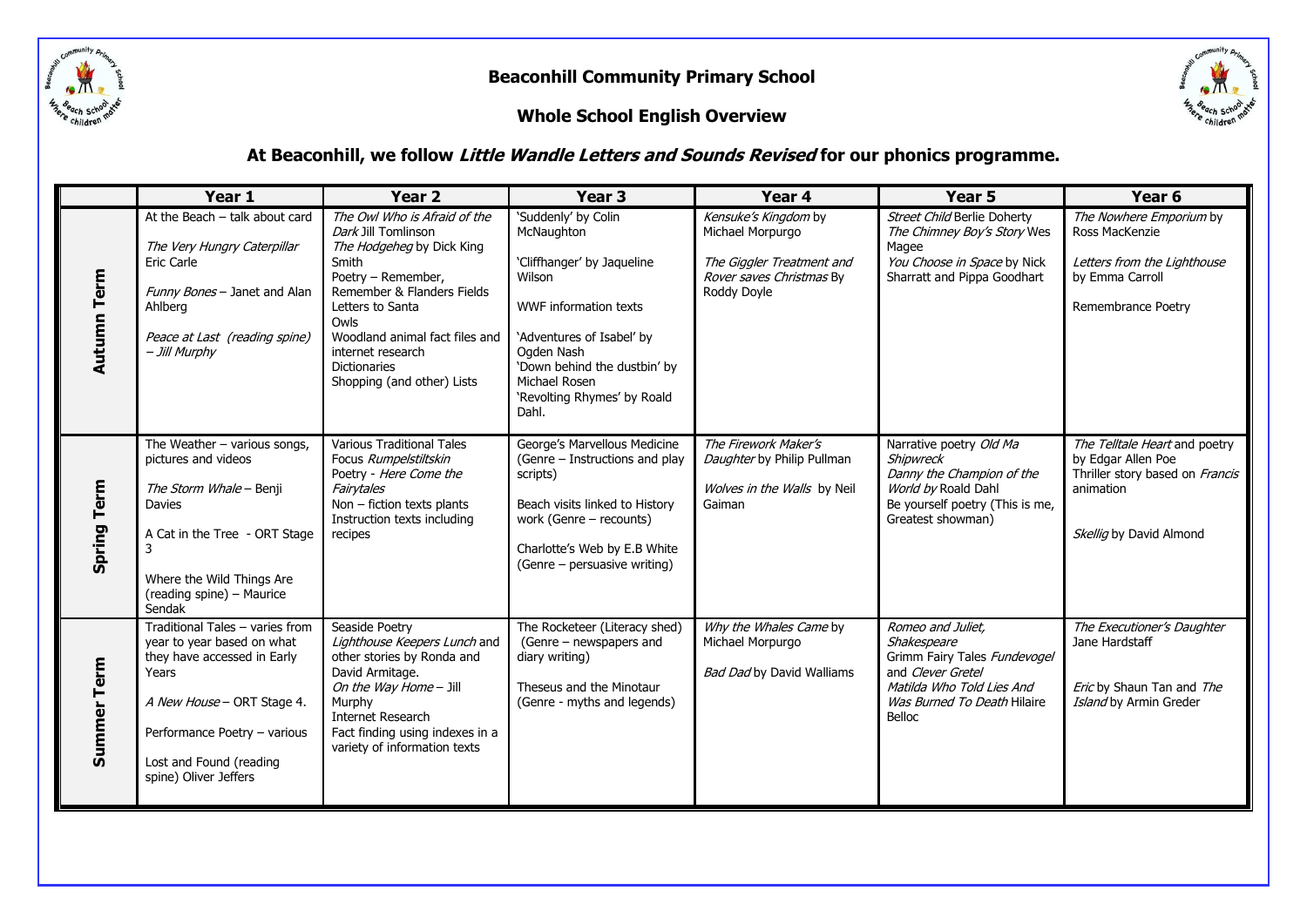



### **Nursery Overview**

| <b>Communication and language</b>                                                                                                                                                                                                                                                                                                                                                                                                                                                                                                                                                                                                                                                                                                                                                                                                                                                                                                                             | Literacy                                                                                                                                                                                                                                                                                                                                                                                                                                                                                                                                                                                                                                                                                                                                                                                                                                                                                                                                                 |  |  |  |
|---------------------------------------------------------------------------------------------------------------------------------------------------------------------------------------------------------------------------------------------------------------------------------------------------------------------------------------------------------------------------------------------------------------------------------------------------------------------------------------------------------------------------------------------------------------------------------------------------------------------------------------------------------------------------------------------------------------------------------------------------------------------------------------------------------------------------------------------------------------------------------------------------------------------------------------------------------------|----------------------------------------------------------------------------------------------------------------------------------------------------------------------------------------------------------------------------------------------------------------------------------------------------------------------------------------------------------------------------------------------------------------------------------------------------------------------------------------------------------------------------------------------------------------------------------------------------------------------------------------------------------------------------------------------------------------------------------------------------------------------------------------------------------------------------------------------------------------------------------------------------------------------------------------------------------|--|--|--|
| Know many rhymes, be able to talk about familiar books, and be able to tell a long story.<br>Use a wider range of vocabulary.<br>Be able to express a point of view and to debate when they disagree with an adult or a friend,<br>using words as well as actions.<br>Start a conversation with an adult or a friend and continue it for many turns.<br>Use talk to organise themselves and their play: "Let's go on a bus you sit there I'll be the driver."<br>Understand 'why' questions, like: 'Why do you think the caterpillar got sofat?'<br>Develop their communication, but may continue to have problems with irregular tenses and<br>plurals, such as 'runned' for 'ran', 'swimmed' for 'swam'.<br>Use longer sentences of four to six words.<br>Sing a large repertoire of songs.<br>Enjoy listening to longer stories and can remember much of what happens.<br>Understand 'why' questions, like: "Why do you think the caterpillar got so fat?" | Use some of their print and letter knowledge in their early writing. For example: writing a pretend<br>shopping list that starts at the top of the page; writing 'm' for mummy.<br>Write some letters accurately.<br>$\bullet$<br>Engage in extended conversations about stories, learning new vocabulary.<br>Use some of their print and letter knowledge in their early writing.<br>Write some or all of their name.<br>Write some letters accurately.<br>$\bullet$<br>Develop their phonological awareness, so that they can:<br>$\circ$ spot and suggest rhymes<br>o count or clap syllables in words<br>recognise words with the same initial sound, such as money and mother<br>Understand the five key concepts about print:<br>$\circ$ print has meaning<br>$\circ$ print can have different purposes<br>o we can read English text from left to right and from top to bottom<br>o the names of different parts of the book<br>o page sequencing |  |  |  |
| <b>Expressive Arts and Design</b>                                                                                                                                                                                                                                                                                                                                                                                                                                                                                                                                                                                                                                                                                                                                                                                                                                                                                                                             | <b>Physical development</b>                                                                                                                                                                                                                                                                                                                                                                                                                                                                                                                                                                                                                                                                                                                                                                                                                                                                                                                              |  |  |  |
| Begin to develop complex stories using small world equipment, like animal sets, dolls and dolls<br>houses, etc.<br>• Take part in simple pretend play, using an object to represent something else even though they are<br>not similar.<br>Remember and sing entire songs.<br>Sing the pitch of a tone sung by another person ('pitch match').<br>Sing the melodic shape (moving melody, such as up and down and down and up) of familiar songs.<br>• Create their own songs, or improvise a song around one they know.                                                                                                                                                                                                                                                                                                                                                                                                                                       | Use large-muscle movements to wave flags and streamers, paint and make marks.<br>Use one-handed tools and equipment, for example, making snips in paper with scissors.<br>Use a comfortable grip with good control when holding pens and pencils.<br>Shows a preference for a dominant hand.                                                                                                                                                                                                                                                                                                                                                                                                                                                                                                                                                                                                                                                             |  |  |  |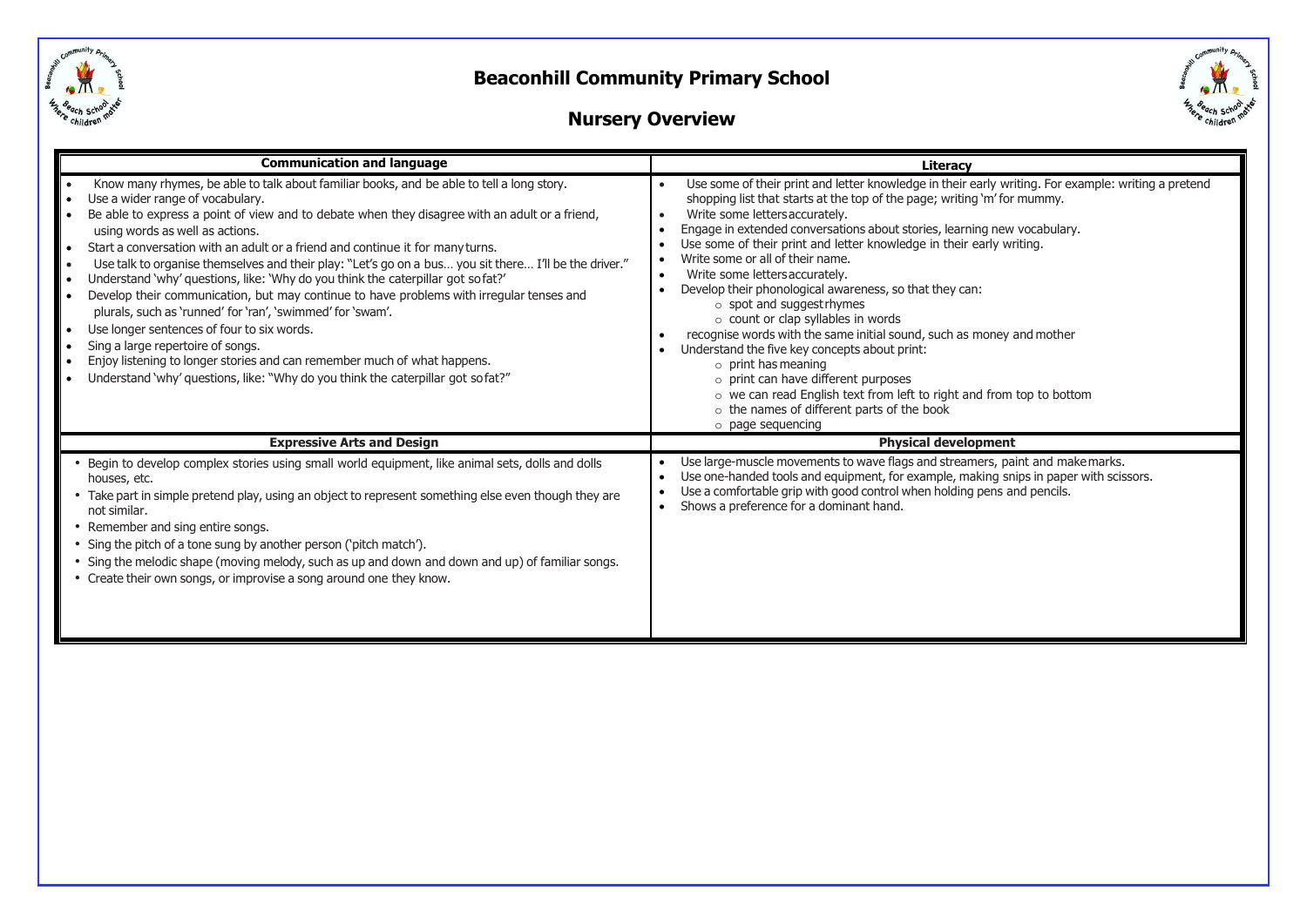



### **Reception Overview**

| <b>Communication and language</b>                                                                                                                                                                                                                                                                                                                                                                                                                                                                                                                                                                                                                                                                                                                                                                                                                                                                                                                                                                                                 | Literacy                                                                                                                                                                                                                                                                                                                                                                                                                                                                                                                                                                                                                                                                                                                                                                                                                                                                                                                                                                                                                 |
|-----------------------------------------------------------------------------------------------------------------------------------------------------------------------------------------------------------------------------------------------------------------------------------------------------------------------------------------------------------------------------------------------------------------------------------------------------------------------------------------------------------------------------------------------------------------------------------------------------------------------------------------------------------------------------------------------------------------------------------------------------------------------------------------------------------------------------------------------------------------------------------------------------------------------------------------------------------------------------------------------------------------------------------|--------------------------------------------------------------------------------------------------------------------------------------------------------------------------------------------------------------------------------------------------------------------------------------------------------------------------------------------------------------------------------------------------------------------------------------------------------------------------------------------------------------------------------------------------------------------------------------------------------------------------------------------------------------------------------------------------------------------------------------------------------------------------------------------------------------------------------------------------------------------------------------------------------------------------------------------------------------------------------------------------------------------------|
| Learn new vocabulary.<br>Articulate their ideas and thoughts in well-formed sentences.<br>Describe events in some detail.<br>Use talk to help work out problems and organise thinking and activities, and to explain how<br>things work and why they might happen.<br>Listen to and talk about stories to build familiarity and understanding.<br>Retell the story, once they have developed a deep familiarity with the text, some as exact<br>repetition and some in their own words.<br>Use new vocabulary in different contexts.<br>Listen to and talk about selected non-fiction to develop a deep familiarity with new knowledge<br>and vocabulary.<br>Use new vocabulary throughout the day.<br>Develop social phrases.<br>Use new vocabulary in different contexts.<br>Connect one idea or action to another using a range of connectives.<br>Engage in story times.<br>I۰<br>Learn rhymes, poems and songs.<br>Engage in non-fiction books.<br>Listen carefully to rhymes and songs, paying attention to how they sound. | Spell words by identifying the sounds and then writing the sound with the letter/s.<br>Write short sentences with words with known letter-sound correspondences using a capital letter<br>and a full stop.<br>Form lower case and capital letters correctly.<br>Spell words by identifying the sounds and then writing the sound with the letter/s.<br>Re-read what they have written to check it makes sense.<br>Read individual letters by saying the sounds for them.<br>Blend sounds into words, so that they can read short words made up of letter-sound<br>correspondences.<br>Read some letter groups that each represent one sound and say sounds for them.<br>Read simple phrases and sentences made up of words with known letter-sound correspondences<br>and, where necessary, a few exception words.<br>Read a few common exception words matched to the school's phonic programme.<br>Re-read books to build up their confidence in word reading, their fluency and their understanding<br>and enjoyment. |
| <b>Physical development</b>                                                                                                                                                                                                                                                                                                                                                                                                                                                                                                                                                                                                                                                                                                                                                                                                                                                                                                                                                                                                       | <b>Understanding the World</b>                                                                                                                                                                                                                                                                                                                                                                                                                                                                                                                                                                                                                                                                                                                                                                                                                                                                                                                                                                                           |
| Develop their small motor skills so that they can use a range of tools competently, safely and<br>confidently. Suggested tools:                                                                                                                                                                                                                                                                                                                                                                                                                                                                                                                                                                                                                                                                                                                                                                                                                                                                                                   | Compare and contrast characters from stories, including figures from the past.                                                                                                                                                                                                                                                                                                                                                                                                                                                                                                                                                                                                                                                                                                                                                                                                                                                                                                                                           |
| pencils for drawing and writing, paintbrushes, scissors, knives, forks and spoons.<br>Use their core muscle strength to achieve a good posture when sitting at a table or sitting on                                                                                                                                                                                                                                                                                                                                                                                                                                                                                                                                                                                                                                                                                                                                                                                                                                              | <b>Expressive Arts and Design</b>                                                                                                                                                                                                                                                                                                                                                                                                                                                                                                                                                                                                                                                                                                                                                                                                                                                                                                                                                                                        |
| the floor.<br>Develop the foundations of a handwriting style which is fast, accurate and efficient.                                                                                                                                                                                                                                                                                                                                                                                                                                                                                                                                                                                                                                                                                                                                                                                                                                                                                                                               | Develop storylines in their pretend play.<br>Sing in a group or on their own, increasingly matching the pitch and following the melody.                                                                                                                                                                                                                                                                                                                                                                                                                                                                                                                                                                                                                                                                                                                                                                                                                                                                                  |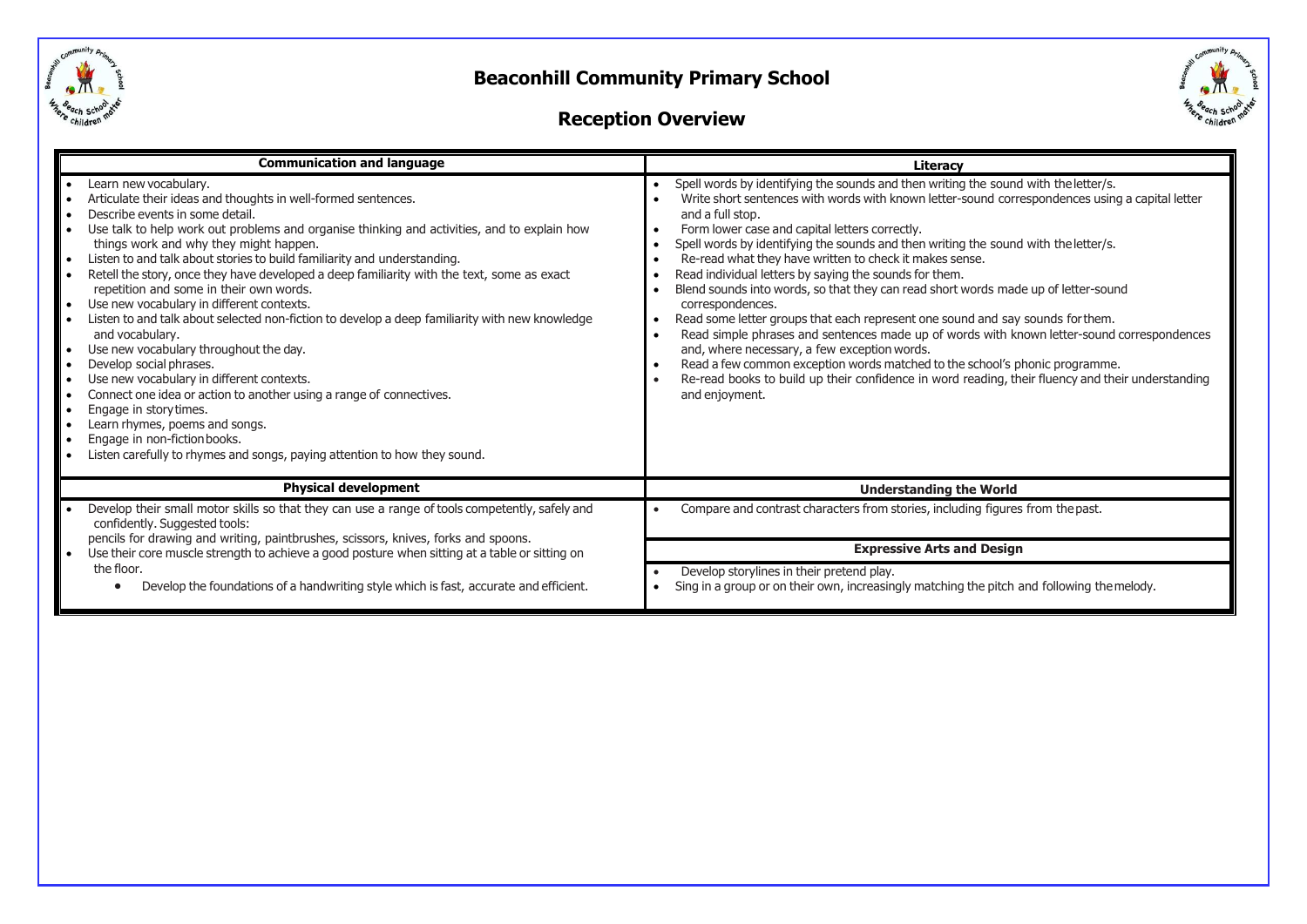

# childre

### **Year 1 English Overview**

| <b>Term</b> | Genre and Text(s)                                                                                                                                                                                    | <b>Reading</b>                                                                                                                                                                                                                                                                                                                                                                                                                                                                                                                                                                                                                                                                                                               | <b>Writing Outcomes</b>                                                                                                                                                                                                                                                                                                                                                                                                                                                                                                                                                                        | <b>Spellings/ Phonics</b>                                                                                                                                                                                                                                                                                                                                                                                                                                                                                                                                                                                                                                                                                                                                                                                                             | <b>Vocabulary, Punctuation</b><br>and Grammar                                                                                                                                                                                                       |
|-------------|------------------------------------------------------------------------------------------------------------------------------------------------------------------------------------------------------|------------------------------------------------------------------------------------------------------------------------------------------------------------------------------------------------------------------------------------------------------------------------------------------------------------------------------------------------------------------------------------------------------------------------------------------------------------------------------------------------------------------------------------------------------------------------------------------------------------------------------------------------------------------------------------------------------------------------------|------------------------------------------------------------------------------------------------------------------------------------------------------------------------------------------------------------------------------------------------------------------------------------------------------------------------------------------------------------------------------------------------------------------------------------------------------------------------------------------------------------------------------------------------------------------------------------------------|---------------------------------------------------------------------------------------------------------------------------------------------------------------------------------------------------------------------------------------------------------------------------------------------------------------------------------------------------------------------------------------------------------------------------------------------------------------------------------------------------------------------------------------------------------------------------------------------------------------------------------------------------------------------------------------------------------------------------------------------------------------------------------------------------------------------------------------|-----------------------------------------------------------------------------------------------------------------------------------------------------------------------------------------------------------------------------------------------------|
| Autumn      | At the Beach - talk about<br>card<br>The Very Hungry<br>Caterpillar Eric Carle<br>Funny Bones - Janet and<br>Alan Ahlberg<br>Peace at Last (reading<br>spine) - Jill Murphy                          | read common exception words<br>$\bullet$<br>read words containing taught GPCs<br>$\bullet$<br>and $-s$ , $-es$ , $-ing$ , $-ed$ endings<br>being encouraged to link what they<br>$\bullet$<br>read or hear read to their own<br>experiences<br>discussing word meanings, linking<br>$\bullet$<br>new meanings to those already<br>known<br>participate in discussion about what<br>$\bullet$<br>is read to them, taking turns and<br>listening to what others say<br>listen to and discuss a wide range<br>$\bullet$<br>of poems, stories and non-fiction at<br>a level beyond that at which they<br>can read independently                                                                                                  | write sentences by:<br>saying out loud what they are<br>going to write about<br>composing a sentence orally before<br>writing it<br>re-reading what they have written<br>to check that it makes sense<br>handwriting<br>sit correctly at a table, holding a<br>pencil comfortably and correctly<br>begin to form lower-case letters in<br>$\bullet$<br>the correct direction, starting and<br>finishing in the right place<br>form digits 0-9<br>understand which letters belong to<br>which handwriting 'families' (i.e.<br>letters that are formed in similar<br>ways) and to practise these | apply phonics knowledge and skills as the route<br>to decode words<br>read accurately by blending sounds in<br>$\bullet$<br>unfamiliar words containing GPCs that have<br>been taught<br>read aloud accurately books that are consistent<br>with their developing phonic knowledge<br>re-read these books to build up their fluency<br>and confidence in word reading<br>spell words for each of the 40+ phonemes<br>$\bullet$<br>already taught<br>spell common exception words<br>$\bullet$<br>name the letters of the alphabet in order<br>use the spelling rule for $adding -s$ or $-es$ as<br>the plural marker for nouns and the third<br>person singular marker for verbs<br>write from memory simple sentences dictated<br>$\bullet$<br>by the teacher that include words using the<br>GPCs and common exception words taught | leave spaces between<br>$\bullet$<br>words<br>joining words and<br>$\bullet$<br>joining clauses using<br>and<br>beginning to punctuate<br>$\bullet$<br>sentences using a capital<br>letter and a full stop,<br>question mark or<br>exclamation mark |
| Spring      | The Weather $-$ various<br>songs, pictures and videos<br>The Storm Whale - Benji<br>Davies<br>A Cat in the Tree - ORT<br>Stage 3<br>Where the Wild Things Are<br>(reading spine) - Maurice<br>Sendak | read words containing taught GPCs<br>and $-er$ and $-est$ endings<br>checking that the text makes sense<br>$\bullet$<br>to them as they read and correcting<br>inaccurate reading<br>discussing the significance of the<br>$\bullet$<br>title and events<br>making inferences on the basis of<br>$\bullet$<br>what is being said and done<br>predicting what might happen on<br>$\bullet$<br>the basis of what has been read so<br>far<br>drawing on what they already know<br>$\bullet$<br>or on background information and<br>vocabulary provided by the teacher<br>listen to and discuss a wide range<br>$\bullet$<br>of poems, stories and non-fiction at<br>a level beyond that at which they<br>can read independently | Write sentences by:<br>sequencing sentences to form short<br>narratives<br>discuss what they have written with<br>the teacher or other pupils<br>handwriting<br>form capital letters<br>$\bullet$                                                                                                                                                                                                                                                                                                                                                                                              | apply phonics knowledge and skills as the route<br>to decode words<br>read accurately by blending sounds in<br>unfamiliar words containing GPCs that have<br>been taught<br>read other words of more than one syllable that<br>$\bullet$<br>contain taught GPCs<br>read aloud accurately books that are consistent<br>with their developing phonic knowledge<br>spell words for each of the 40+ phonemes<br>$\bullet$<br>already taught<br>spell common exception words<br>use the prefix un-<br>$\bullet$<br>use -ing, -ed, -er and -est where no change is<br>needed in the spelling of root words<br>write from memory simple sentences dictated<br>by the teacher that include words using the<br>GPCs and common exception words taught                                                                                          | using a capital letter for<br>$\bullet$<br>names of people, places,<br>the days of the week,<br>and the personal<br>pronoun 'I'                                                                                                                     |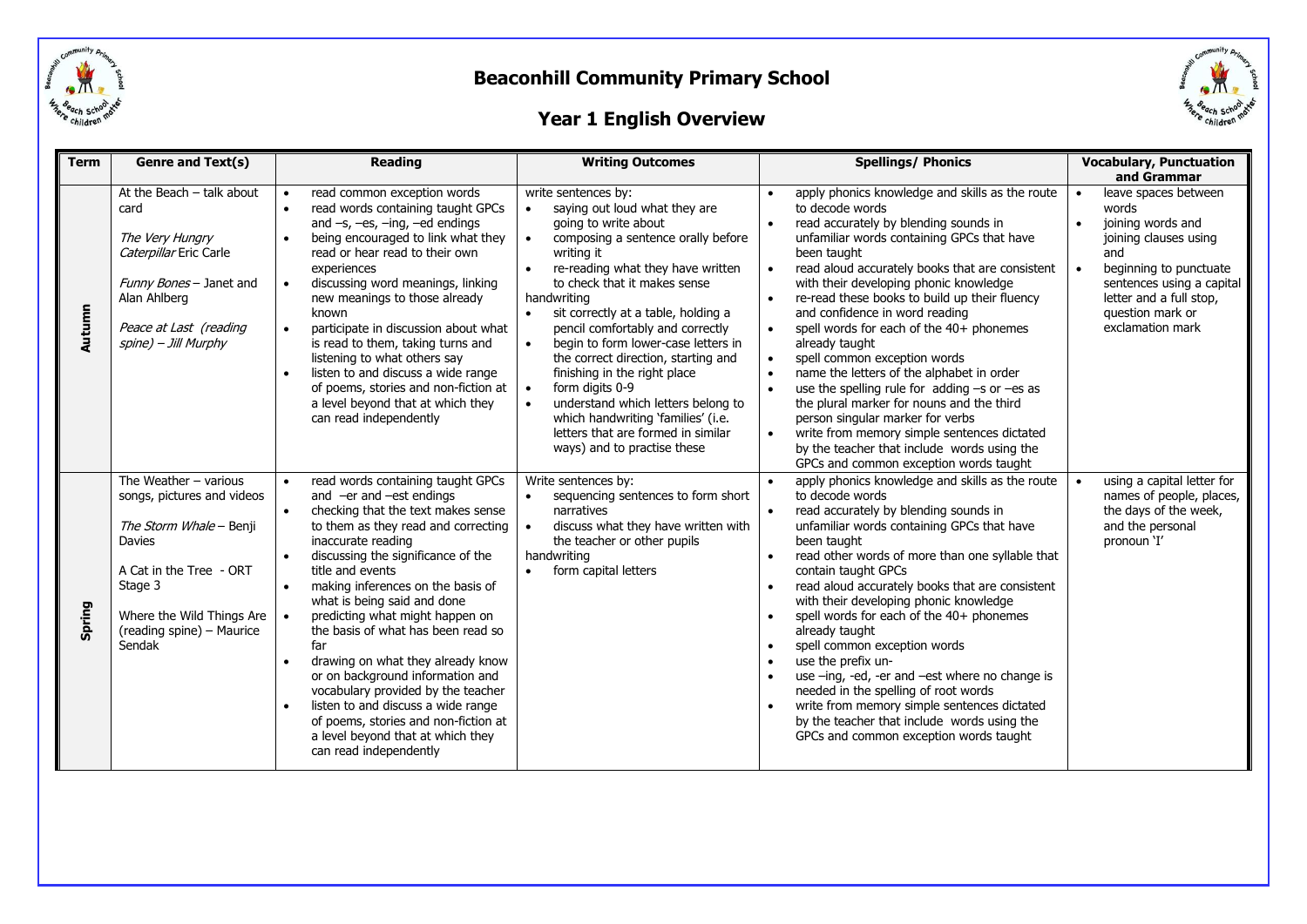| on what they have<br>various<br>Summe | Traditional Tales - varies<br>from year to year based<br>accessed in Early Years<br>A New House - ORT Stage<br>Performance Poetry -<br>Lost and Found (reading<br>spine) Oliver Jeffers | read words with contractions [for<br>example, I'm, I'll, we'll], and<br>understand that the apostrophe<br>represents the omitted letter(s)<br>becoming very familiar with key<br>stories, fairy stories and traditional<br>tales, retelling them and<br>considering their particular<br>characteristics<br>recognising and joining in with<br>predictable phrases<br>learning to appreciate rhymes and<br>poems, and to recite some by heart<br>explain clearly their understanding<br>of what is read to them<br>listen to and discuss a wide range<br>of poems, stories and non-fiction at<br>a level beyond that at which they<br>can read independently | write sentences by:<br>read aloud their writing clearly<br>enough to be heard by their peers<br>and the teacher | $\bullet$ | apply phonics knowledge and skills as the route<br>to decode words<br>read accurately by blending sounds in<br>unfamiliar words containing GPCs that have<br>been taught<br>respond speedily with the correct sound to<br>graphemes (letters or groups of letters) for all<br>40+ phonemes, including, where applicable,<br>alternative sounds for graphemes<br>read aloud accurately books that are consistent<br>with their developing phonic knowledge<br>spell words for each of the 40+ phonemes<br>already taught<br>spell common exception words<br>spell the days of the week<br>use letter names to distinguish between<br>alternative spellings of the same sound<br>write from memory simple sentences dictated<br>by the teacher that include words using the<br>GPCs and common exception words taught |  |
|---------------------------------------|-----------------------------------------------------------------------------------------------------------------------------------------------------------------------------------------|-------------------------------------------------------------------------------------------------------------------------------------------------------------------------------------------------------------------------------------------------------------------------------------------------------------------------------------------------------------------------------------------------------------------------------------------------------------------------------------------------------------------------------------------------------------------------------------------------------------------------------------------------------------|-----------------------------------------------------------------------------------------------------------------|-----------|---------------------------------------------------------------------------------------------------------------------------------------------------------------------------------------------------------------------------------------------------------------------------------------------------------------------------------------------------------------------------------------------------------------------------------------------------------------------------------------------------------------------------------------------------------------------------------------------------------------------------------------------------------------------------------------------------------------------------------------------------------------------------------------------------------------------|--|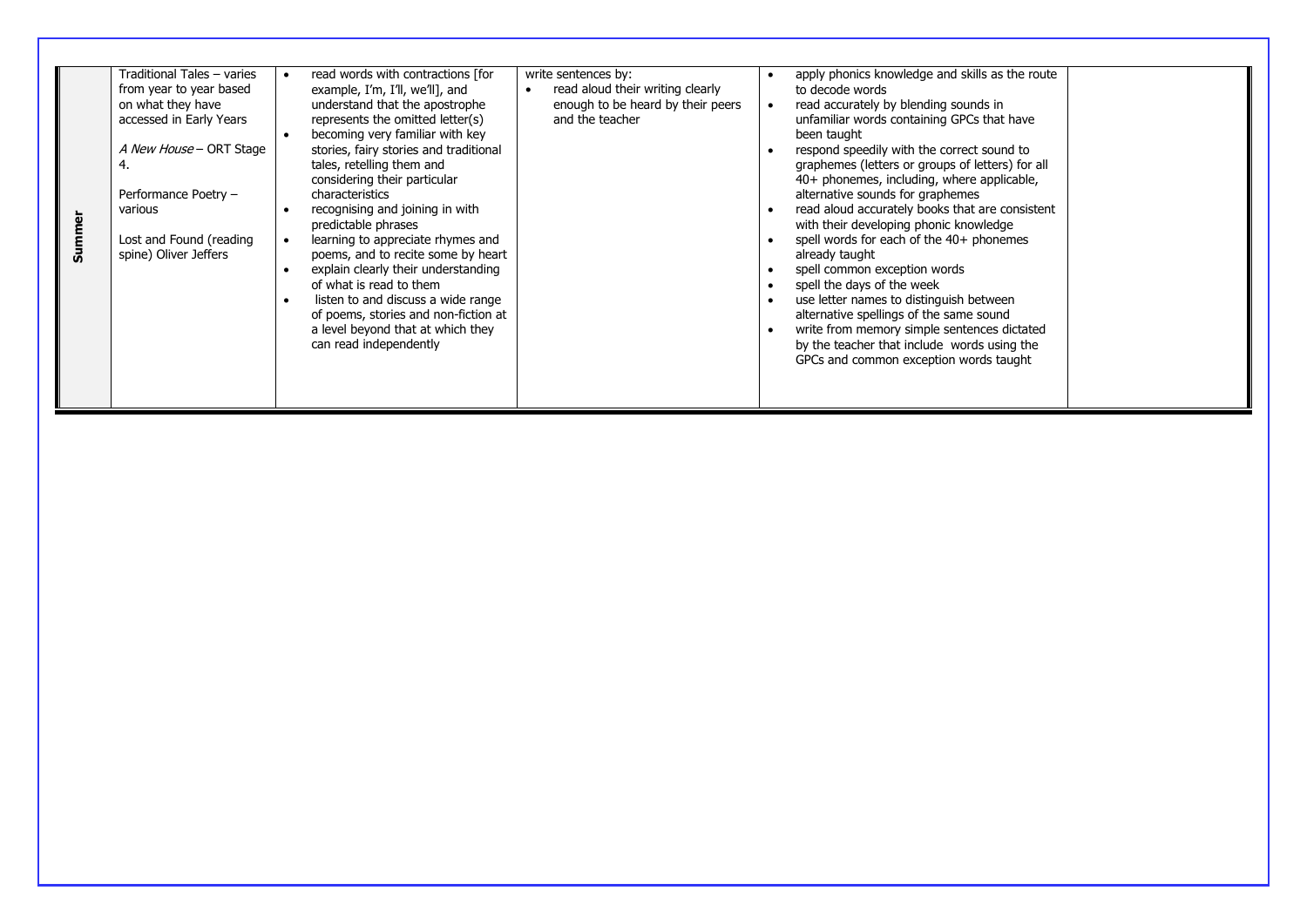



### **Year 2 English Overview**

| <b>Term</b> |           | Genre and Text(s)                                                                                                                                                                                                                                      | Reading                                                                                                                                                                                                                                                                                                                                                                                                                                                                                                                                                                                                                                                                                                                                                                                                                                                                                                                                                                                                                                                                                                                                                                                                                                                                                                                                                                                                                                                                                                                                                                                                                                                                  | <b>Writing Outcomes</b>                                                                                                                       | <b>Spellings/ Phonics</b>                                                                                                                                                                                                                                                                                                                                                                                                                                                                                                                                                                                                                                                                                                                                                                                                                                                                                                                            | <b>Vocabulary, Punctuation and</b>                                                                                                                                                                     |
|-------------|-----------|--------------------------------------------------------------------------------------------------------------------------------------------------------------------------------------------------------------------------------------------------------|--------------------------------------------------------------------------------------------------------------------------------------------------------------------------------------------------------------------------------------------------------------------------------------------------------------------------------------------------------------------------------------------------------------------------------------------------------------------------------------------------------------------------------------------------------------------------------------------------------------------------------------------------------------------------------------------------------------------------------------------------------------------------------------------------------------------------------------------------------------------------------------------------------------------------------------------------------------------------------------------------------------------------------------------------------------------------------------------------------------------------------------------------------------------------------------------------------------------------------------------------------------------------------------------------------------------------------------------------------------------------------------------------------------------------------------------------------------------------------------------------------------------------------------------------------------------------------------------------------------------------------------------------------------------------|-----------------------------------------------------------------------------------------------------------------------------------------------|------------------------------------------------------------------------------------------------------------------------------------------------------------------------------------------------------------------------------------------------------------------------------------------------------------------------------------------------------------------------------------------------------------------------------------------------------------------------------------------------------------------------------------------------------------------------------------------------------------------------------------------------------------------------------------------------------------------------------------------------------------------------------------------------------------------------------------------------------------------------------------------------------------------------------------------------------|--------------------------------------------------------------------------------------------------------------------------------------------------------------------------------------------------------|
| Autumn      | $\bullet$ | The Owl Who is Afraid of<br>the dark<br>The Hodgeheg<br>Poetry - Remember,<br>Remember & Flanders<br>Fields<br>Letters to Santa<br>Owls<br>Woodland animal fact files<br>and internet research<br><b>Dictionaries</b><br>Shopping (and other)<br>Lists | Reading - word reading<br>continue to apply phonic knowledge and skills as the route to<br>decode words until<br>automatic decoding has become embedded and reading is<br>fluent<br>read accurately by blending the sounds in words that contain<br>the graphemes taught<br>so far, especially recognising alternative sounds for<br>graphemes<br>read accurately words of two or more syllables that contain<br>the same graphemes as above<br>read words containing common suffixes<br>read further common exception words, noting unusual<br>correspondences between<br>spelling and sound and where these occur in the word<br>read most words quickly and accurately, without overt<br>sounding and blending, when they have been frequently<br>encountered<br>read aloud books closely matched to their improving phonic<br>knowledge, sounding out unfamiliar words accurately,<br>automatically and without undue hesitation<br>re-read these books to build up their fluency and confidence<br>in word reading.<br>Reading - comprehension<br>develop pleasure in reading, motivation to read, vocabulary<br>and understanding by:<br>listening to, discussing and expressing views about a wide<br>range of contemporary and classic poetry, stories and non-<br>fiction at a level beyond that at which they can read<br>independently<br>discussing the sequence of events in books and how items of<br>information are related<br>being introduced to non-fiction books that are structured in<br>different wavs<br>recognising simple recurring literary language in stories and<br>poetry<br>discussing and clarifying the meanings of words, linking new | Descriptions using noun phrases.<br>Information texts - fact file<br>Recount - Gunpowder Plot<br>Glossaries - definitions<br>Letters to Santa | The /d3/ sound spelt as ge and dge at the end of<br>words, and sometimes spelt as g elsewhere in<br>words before e, i and y<br>The /s/ sound spelt c before e, i and y<br>The /n/ sound spelt kn and (less often) gn at the<br>beginning of words<br>The /r/ sound spelt wr at the beginning of words<br>The /l/ or /əl/ sound spelt -le at the end of<br>words<br>The /l/ or /əl/ sound spelt -el at the end of<br>words<br>The /l/ or /əl/ sound spelt -al at the end of<br>words<br>Words ending -il<br>The $\alpha$ /aɪ/ sound spelt $-\gamma$ at the end of words<br>Adding $-es$ to nouns and verbs ending in $-y$<br>Adding -ed, -ing, -er and -est to a root word<br>ending in $-y$ with a consonant before it<br>Common exception words: find, kind, mind,<br>behind, child, children*, wild, climb, old, cold,<br>gold, hold, told, every, everybody, class, grass,<br>pass, plant, eye, who, whole, water, Mr, Mrs,<br>parents, Christmas | <b>Grammar</b><br><b>Nouns</b><br>$\bullet$<br>Adjectives<br>$\bullet$<br>Alphabetical order<br>$\bullet$<br>Word meanings<br>$\bullet$<br>Nouns, adjectives & noun phrases.<br>Writing Lists - commas |
|             |           |                                                                                                                                                                                                                                                        | meanings to known vocabulary<br>discussing their favourite words and phrases<br>continuing to build up a repertoire of poems learnt by heart,<br>appreciating these and reciting some, with appropriate<br>intonation to make the meaning clear                                                                                                                                                                                                                                                                                                                                                                                                                                                                                                                                                                                                                                                                                                                                                                                                                                                                                                                                                                                                                                                                                                                                                                                                                                                                                                                                                                                                                          |                                                                                                                                               |                                                                                                                                                                                                                                                                                                                                                                                                                                                                                                                                                                                                                                                                                                                                                                                                                                                                                                                                                      |                                                                                                                                                                                                        |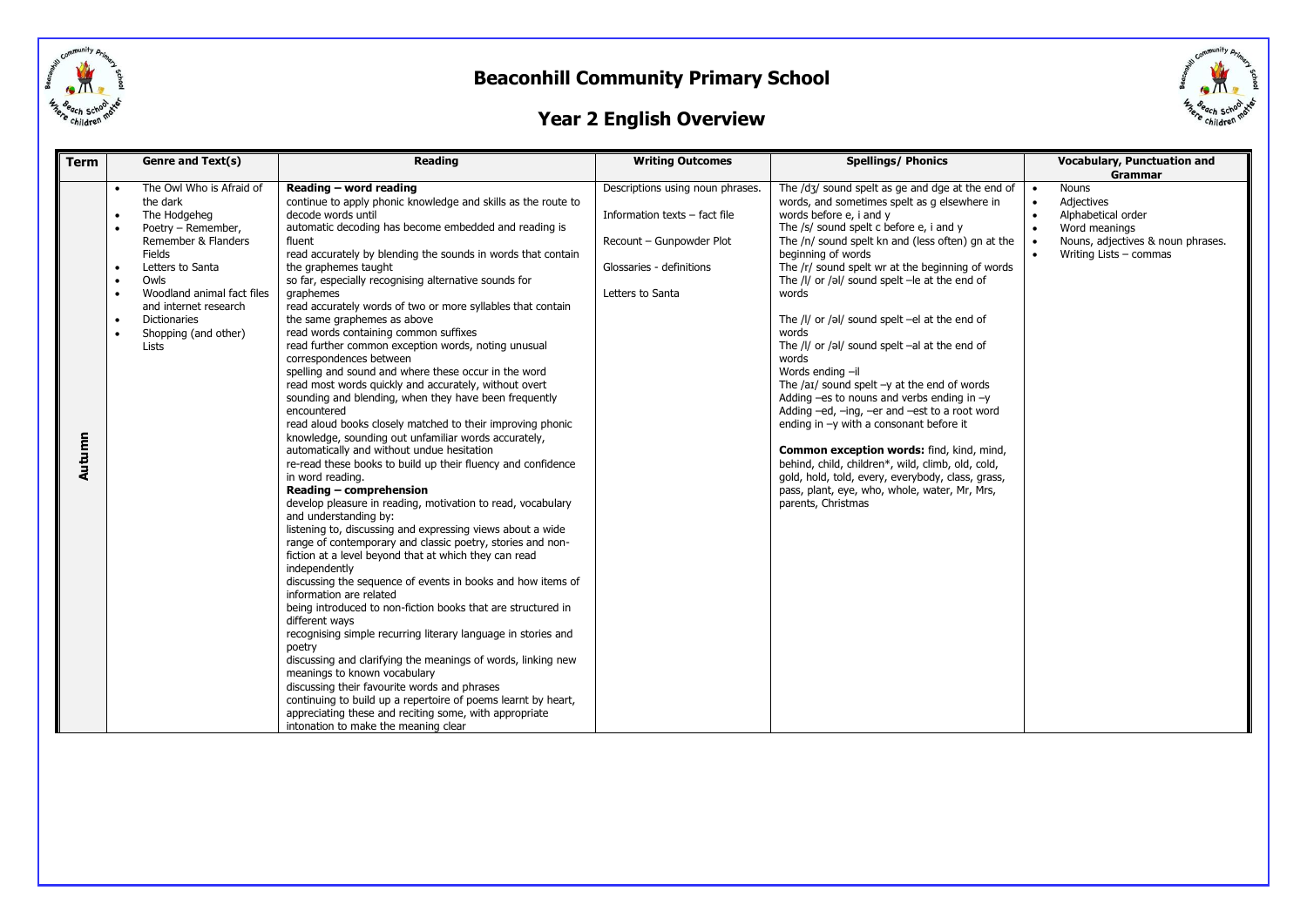| Spring | Various Traditional Tales<br>$\bullet$<br>Focus Rumpelstiltskin<br>$\bullet$<br>Poetry - Here Come the<br>Fairytales-<br>Non - fiction texts plants<br>$\bullet$<br>Instruction texts including<br>recipes | Reading - word reading<br>continue to apply phonic knowledge and skills as the route to<br>decode words until<br>automatic decoding has become embedded and reading is<br>fluent<br>read accurately by blending the sounds in words that contain<br>the graphemes taught<br>so far, especially recognising alternative sounds for<br>graphemes<br>read accurately words of two or more syllables that contain<br>the same graphemes as<br>above<br>read words containing common suffixes<br>read further common exception words, noting unusual<br>correspondences between<br>spelling and sound and where these occur in the word<br>read most words quickly and accurately, without overt<br>sounding and blending, when<br>they have been frequently encountered<br>read aloud books closely matched to their improving phonic<br>knowledge, sounding out<br>unfamiliar words accurately, automatically and without undue<br>hesitation<br>re-read these books to build up their fluency and confidence<br>in word reading.<br>Reading – comprehension<br>develop pleasure in reading, motivation to read, vocabulary<br>and understanding by:<br>listening to, discussing and expressing views about a wide<br>range of contemporary and classic poetry, stories and non-<br>fiction at a level beyond that at which they can read<br>independently<br>becoming increasingly familiar with and retelling a wider<br>range of stories, fairy stories and traditional tales<br>understand both the books that they can already read<br>accurately and fluently and those that they listen to by:<br>drawing on what they already know or on background<br>information and vocabulary provided by the teacher | Story mapping<br>Story writing - retelling<br>Rumpelstiltskin<br>Instruction writing - bulb<br>planting<br>Class rhyming poem - telling<br>the story of a traditional Tale | Adding the endings $-$ ing, $-$ ed, $-$ er, $-$ est<br>and $-y$ to words ending in $-e$ with a<br>consonant before it<br>Adding -ing, -ed,<br>$-er$ , $-est$ and $-y$ to words of one syllable<br>ending in a single consonant letter after a<br>single vowel letter<br>The /ɔː/ sound spelt a before I and II<br>The /^/ sound spelt o<br>The suffixes -ment.<br>$-ness$ , $-ful$ , $-less$ and $-ly$<br>The possessive apostrophe (singular<br>nouns)<br>Common exception words: door, floor,<br>poor, because, most, only, both, even,<br>great, break, steak, could, should, would,<br>pretty, beautiful, after, fast, last, past,<br>father, path, bath, hour, move, prove,<br>improve, sure, sugar, any, many, clothes,<br>busy, people, again, half, money | Rhyming<br>$\bullet$<br>$\bullet$<br>Developing interesting vocabulary -<br>alternative nouns/adjectives, adverbs<br>Varying Verbs<br>$\bullet$<br>$\bullet$<br>Sentence Types - command, statement,<br>question and exclamation.<br>Varying openers<br>$\bullet$<br>Using conjunctions<br>$\bullet$ |
|--------|------------------------------------------------------------------------------------------------------------------------------------------------------------------------------------------------------------|----------------------------------------------------------------------------------------------------------------------------------------------------------------------------------------------------------------------------------------------------------------------------------------------------------------------------------------------------------------------------------------------------------------------------------------------------------------------------------------------------------------------------------------------------------------------------------------------------------------------------------------------------------------------------------------------------------------------------------------------------------------------------------------------------------------------------------------------------------------------------------------------------------------------------------------------------------------------------------------------------------------------------------------------------------------------------------------------------------------------------------------------------------------------------------------------------------------------------------------------------------------------------------------------------------------------------------------------------------------------------------------------------------------------------------------------------------------------------------------------------------------------------------------------------------------------------------------------------------------------------------------------------------------------------------------------------------------|----------------------------------------------------------------------------------------------------------------------------------------------------------------------------|-------------------------------------------------------------------------------------------------------------------------------------------------------------------------------------------------------------------------------------------------------------------------------------------------------------------------------------------------------------------------------------------------------------------------------------------------------------------------------------------------------------------------------------------------------------------------------------------------------------------------------------------------------------------------------------------------------------------------------------------------------------------|------------------------------------------------------------------------------------------------------------------------------------------------------------------------------------------------------------------------------------------------------------------------------------------------------|
|        |                                                                                                                                                                                                            | checking that the text makes sense to them as they read and<br>correcting inaccurate reading<br>making inferences on the basis of what is being said and done<br>answering and asking questions<br>predicting what might happen on the basis of what has been<br>read so far<br>participate in discussion about books, poems and other works<br>that are read to them and those that they can read for<br>themselves, taking turns and listening to what others say<br>explain and discuss their understanding of books, poems and<br>other material, both those that they listen to and those that<br>they read for themselves.                                                                                                                                                                                                                                                                                                                                                                                                                                                                                                                                                                                                                                                                                                                                                                                                                                                                                                                                                                                                                                                                               |                                                                                                                                                                            |                                                                                                                                                                                                                                                                                                                                                                                                                                                                                                                                                                                                                                                                                                                                                                   |                                                                                                                                                                                                                                                                                                      |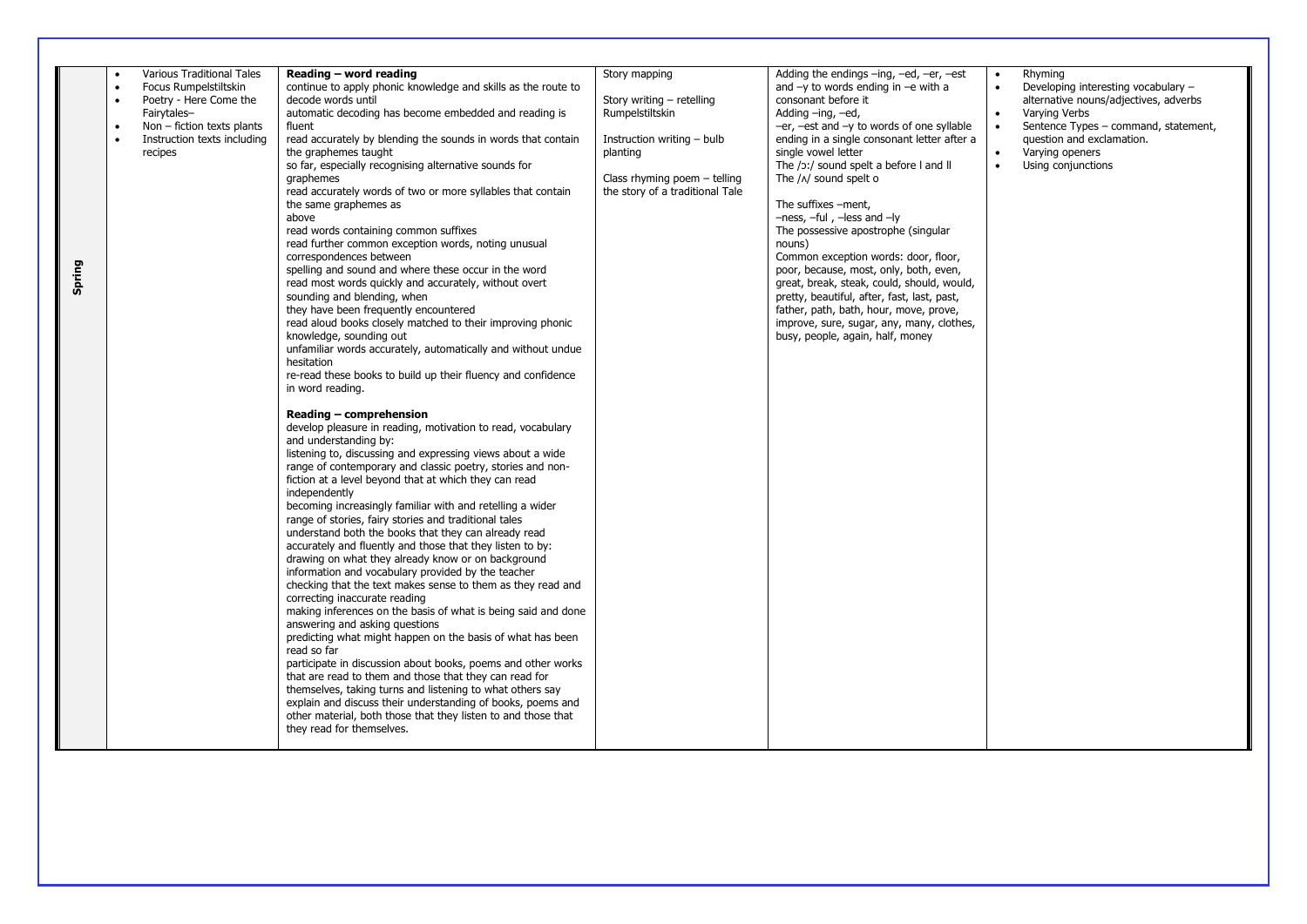| Summer | Seaside Poetry<br>Lighthouse Keepers Lunch<br>and other stories by<br>Ronda and David<br>Armitage.<br>On the way home $-$ Jill<br>$\bullet$<br>Murphy<br>Internet Research<br>$\bullet$<br>Fact finding using indexes<br>in a variety of information<br>texts | Reading - word reading<br>continue to apply phonic knowledge and skills as the route to<br>decode words until<br>automatic decoding has become embedded and reading is<br>fluent<br>read accurately by blending the sounds in words that contain<br>the graphemes taught<br>so far, especially recognising alternative sounds for<br>graphemes<br>read accurately words of two or more syllables that contain<br>the same graphemes as<br>above<br>read words containing common suffixes<br>read further common exception words, noting unusual<br>correspondences between<br>spelling and sound and where these occur in the word<br>read most words quickly and accurately, without overt<br>sounding and blending, when<br>they have been frequently encountered<br>read aloud books closely matched to their improving phonic<br>knowledge, sounding out<br>unfamiliar words accurately, automatically and without undue<br>hesitation<br>re-read these books to build up their fluency and confidence<br>in word reading.<br>Reading - comprehension<br>develop pleasure in reading, motivation to read, vocabulary<br>and understanding by:<br>listening to, discussing and expressing views about a wide<br>range of contemporary and classic poetry, stories and non-<br>fiction at a level beyond that at which they can read<br>independently<br>making inferences on the basis of what is being said and done<br>answering and asking questions<br>predicting what might happen on the basis of what has been<br>read so far<br>participate in discussion about books, poems and other works<br>that are read to them and those that they can read for<br>themselves, taking turns and listening to what others say<br>explain and discuss their understanding of books, poems and | Report Writing Coastal Plants<br>and Animals<br>Character and setting<br>descriptions<br>Retelling and varying On the<br>Way Home | The /i:/ sound spelt<br>$-eV$<br>The /p/ sound spelt a after w and gu<br>The $/3$ :/ sound spelt or after w<br>The $/$ $\sigma$ :/ sound spelt ar after w<br>The $/3/$ sound spelt s<br>Words ending in -tion<br>Statutory requirements<br>Homophones and near-homophones<br>Common exception words<br>Contractions | Apostrophes for possession.<br>$\bullet$<br>Developing interesting vocabulary -<br>$\bullet$<br>alternative nouns/adjectives, adverbs<br>Sentence Types - command, statement,<br>question and exclamation.<br>Varying openers<br>$\bullet$<br>$\bullet$<br>Using conjunctions |
|--------|---------------------------------------------------------------------------------------------------------------------------------------------------------------------------------------------------------------------------------------------------------------|-----------------------------------------------------------------------------------------------------------------------------------------------------------------------------------------------------------------------------------------------------------------------------------------------------------------------------------------------------------------------------------------------------------------------------------------------------------------------------------------------------------------------------------------------------------------------------------------------------------------------------------------------------------------------------------------------------------------------------------------------------------------------------------------------------------------------------------------------------------------------------------------------------------------------------------------------------------------------------------------------------------------------------------------------------------------------------------------------------------------------------------------------------------------------------------------------------------------------------------------------------------------------------------------------------------------------------------------------------------------------------------------------------------------------------------------------------------------------------------------------------------------------------------------------------------------------------------------------------------------------------------------------------------------------------------------------------------------------------------------------------------------------------------------------|-----------------------------------------------------------------------------------------------------------------------------------|---------------------------------------------------------------------------------------------------------------------------------------------------------------------------------------------------------------------------------------------------------------------------------------------------------------------|-------------------------------------------------------------------------------------------------------------------------------------------------------------------------------------------------------------------------------------------------------------------------------|
|        |                                                                                                                                                                                                                                                               | other material, both those that they listen to and those that<br>they read for themselves.                                                                                                                                                                                                                                                                                                                                                                                                                                                                                                                                                                                                                                                                                                                                                                                                                                                                                                                                                                                                                                                                                                                                                                                                                                                                                                                                                                                                                                                                                                                                                                                                                                                                                                    |                                                                                                                                   |                                                                                                                                                                                                                                                                                                                     |                                                                                                                                                                                                                                                                               |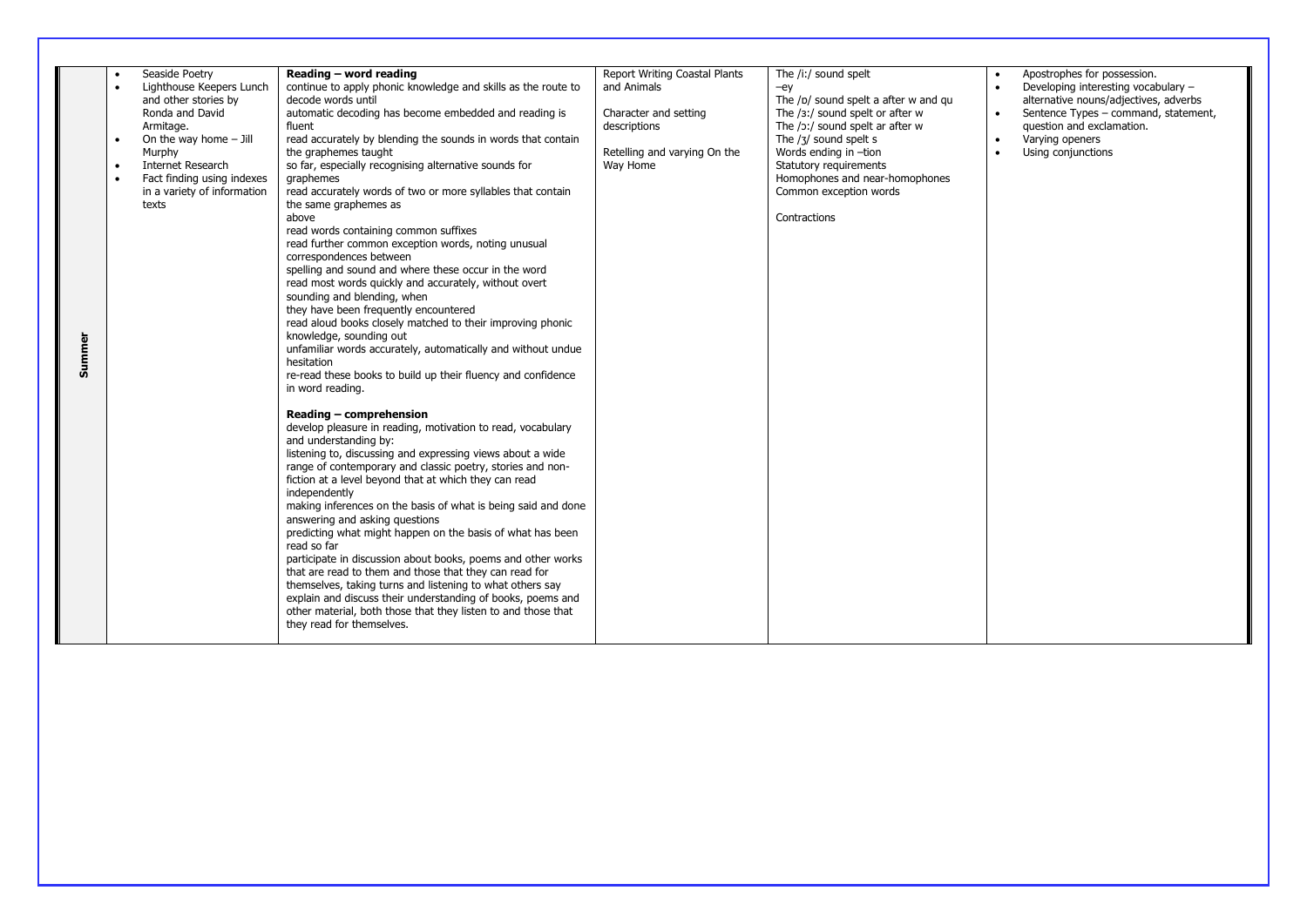

# Childre

### **Year 3 English Overview**

| <b>Term</b> | Genre and Text(s)<br><b>Reading</b>                                                                                                                                                                                                     |                                                                                                                                                                                                                                                                                                                                                                                                                                                                                                                                                                                                                                                                                                                                                                                                                                                                                                                                                                                                                                                                                                                                                                                                                                                                                                                                                                                                | <b>Writing Outcomes</b>                                                       | Spellings/<br><b>Phonics</b>                                                                                                                                                    | Vocabulary,<br><b>Punctuation and</b>                                                                                                                                                                                                                                                                         |
|-------------|-----------------------------------------------------------------------------------------------------------------------------------------------------------------------------------------------------------------------------------------|------------------------------------------------------------------------------------------------------------------------------------------------------------------------------------------------------------------------------------------------------------------------------------------------------------------------------------------------------------------------------------------------------------------------------------------------------------------------------------------------------------------------------------------------------------------------------------------------------------------------------------------------------------------------------------------------------------------------------------------------------------------------------------------------------------------------------------------------------------------------------------------------------------------------------------------------------------------------------------------------------------------------------------------------------------------------------------------------------------------------------------------------------------------------------------------------------------------------------------------------------------------------------------------------------------------------------------------------------------------------------------------------|-------------------------------------------------------------------------------|---------------------------------------------------------------------------------------------------------------------------------------------------------------------------------|---------------------------------------------------------------------------------------------------------------------------------------------------------------------------------------------------------------------------------------------------------------------------------------------------------------|
|             |                                                                                                                                                                                                                                         |                                                                                                                                                                                                                                                                                                                                                                                                                                                                                                                                                                                                                                                                                                                                                                                                                                                                                                                                                                                                                                                                                                                                                                                                                                                                                                                                                                                                |                                                                               |                                                                                                                                                                                 | <b>Grammar</b>                                                                                                                                                                                                                                                                                                |
| Autumn      | Text: Suddenly by Colin McNaughton<br>Text: Cliffhanger'by Jaqueline Wilson<br>WWF information texts<br>Poetry: Adventures of Isabel by Ogden<br>Nash<br>Down behind the dustbin by Michael<br>Rosen<br>Revolting Rhymes by Roald Dahl. | listening to and discussing a wide range of fiction, poetry, plays, non-<br>fiction and reference books or textbooks<br>reading books that are structured in different ways and reading for a<br>range of purposes<br>using dictionaries to check the meaning of words<br>increasing their familiarity with a wide range of books<br>identifying themes and conventions in a wide range of books<br>preparing poems and play scripts to read aloud and to perform, showing<br>understanding through intonation, tone, volume and action<br>discussing words and phrases that capture the reader's interest and<br>imagination<br>recognising some different forms of poetry<br>checking that the text makes sense to them, discussing their<br>understanding and explaining the meaning of words in context<br>asking questions to improve their understanding of a text<br>drawing inferences such as inferring characters' feelings, thoughts and<br>motives from their actions, and justifying inferences with evidence<br>predicting what might happen from details stated and implied<br>identifying main ideas drawn from more than one paragraph and<br>summarising these<br>identifying how language, structure, and presentation contribute to<br>meaning<br>Retrieve and record information from non-fiction<br>Participate in discussion about both books that are read to them and | Adventure stories<br>Non-chronological reports<br>Humorous poems<br>$\bullet$ | Phase 5 letters and<br>sounds.<br>Suffix 'ly'<br>Suffix 'ous'<br>Phase 5 letters and<br>sounds.<br>Homophones                                                                   | Use conjunctions<br>$\bullet$<br>e.g before, after,<br>when, so, while,<br>because.<br>Use the present<br>perfect form of<br>verbs<br>Use adverbs.<br>Use prepositions e.g.<br>on, under, after,<br>during, in and<br>because.<br>Use inverted<br>commas (speech<br>marks) to show<br>someone is<br>speaking. |
| Spring      | Text: George's Marvellous Medicine<br>Roald Dahl<br>Genre - Instructions and play scripts<br>Text: <i>Charlotte's Web</i> by E.B White<br>Genre - persuasive writing                                                                    | those they can read for themselves<br>As above<br>Retrieve and record information from non-fiction<br>Participate in discussion about both books that are read to them and<br>those they can read for themselves, taking turns and listening to what<br>others say.                                                                                                                                                                                                                                                                                                                                                                                                                                                                                                                                                                                                                                                                                                                                                                                                                                                                                                                                                                                                                                                                                                                            | Instructions<br>Play script<br>Recount<br>$\bullet$<br>Persuasive letter      | Phase 5 letters and<br>sounds.<br>Suffixes 'ing', 'er', 'ed'<br>'i' sound spelled 'y'<br>Phase 5 letters and<br>sounds.<br>Prefixes 'dis' and 'mis'<br>Prefixes 're' and 'anti' | Use conjunctions<br>e.g before, after,<br>when, so, while,<br>because.<br>Use the present<br>perfect form of<br>verbs<br>Use adverbs.<br>Use prepositions e.g.<br>on, under, after,<br>during, in and<br>because.<br>Use inverted<br>commas (speech<br>marks) to show<br>someone is<br>speaking.              |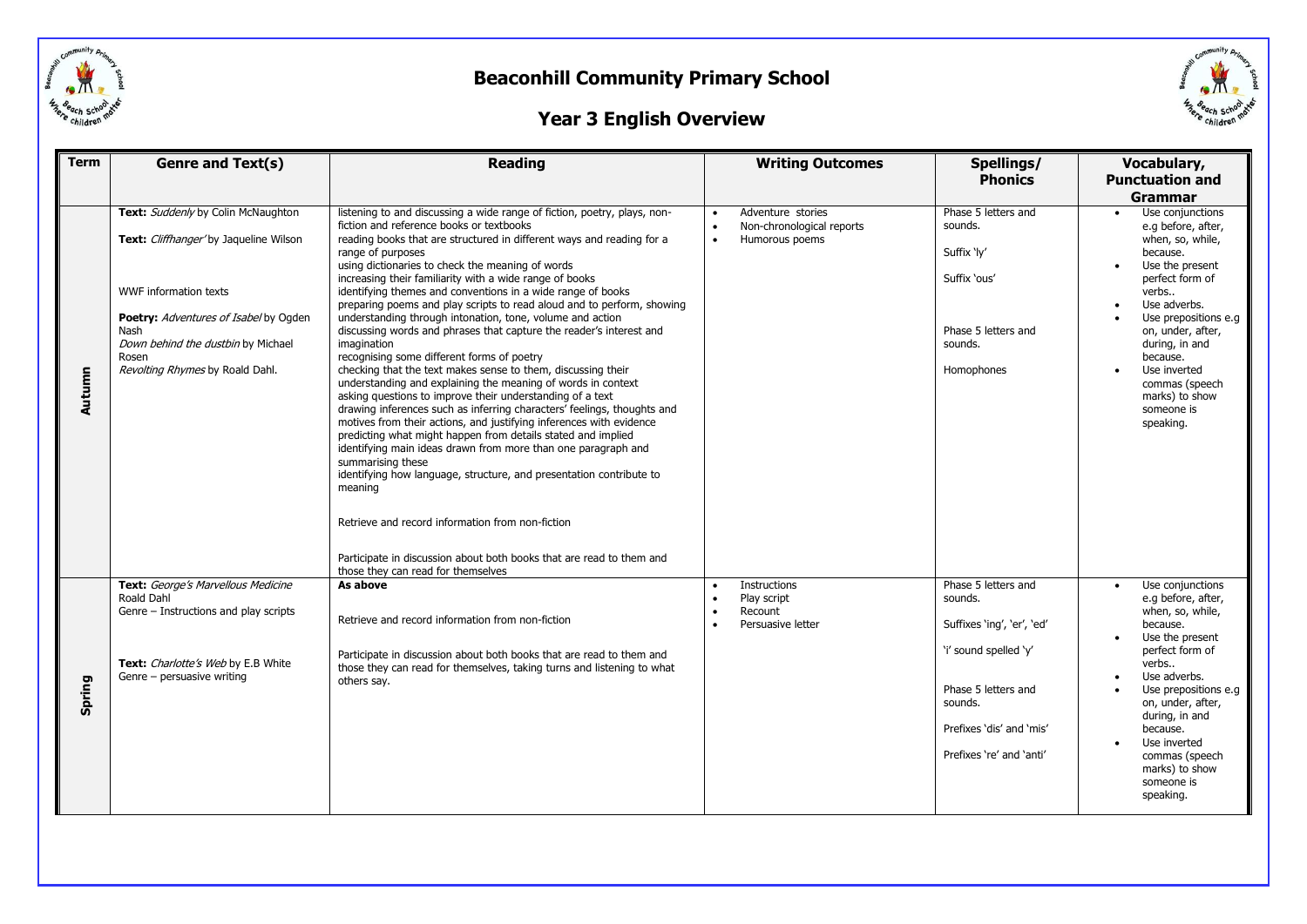| As above.<br>The Rocketeer Video (Literacy shed)<br>Genre - newspapers and diary writing<br>Retrieve and record information from non-fiction<br><b>Text:</b> Theseus and the Minotaur<br>Participate in discussion about both books that are read to them and<br>Genre - myths and legends<br>those they can read for themselves, taking turns and listening to what<br>ω<br>others say.<br>ā | Recount - newspaper<br>Recount - diary<br>Myth | Phase 5 letters and<br>sounds.<br>Prefixes 'sub' and 'super'<br>Suffixes 'sure' and 'ture'<br>Phase 5 letters and<br>sounds.<br>'sh' sound spelled 'ch' | Use conjunctions<br>e.g before, after,<br>when, so, while,<br>because.<br>Use the present<br>perfect form of<br>verbs<br>Use adverbs.<br>Use prepositions e.g<br>on, under, after,<br>during, in and<br>because.<br>Use inverted<br>commas (speech<br>marks) to show<br>someone is<br>speaking. |
|-----------------------------------------------------------------------------------------------------------------------------------------------------------------------------------------------------------------------------------------------------------------------------------------------------------------------------------------------------------------------------------------------|------------------------------------------------|---------------------------------------------------------------------------------------------------------------------------------------------------------|-------------------------------------------------------------------------------------------------------------------------------------------------------------------------------------------------------------------------------------------------------------------------------------------------|
|-----------------------------------------------------------------------------------------------------------------------------------------------------------------------------------------------------------------------------------------------------------------------------------------------------------------------------------------------------------------------------------------------|------------------------------------------------|---------------------------------------------------------------------------------------------------------------------------------------------------------|-------------------------------------------------------------------------------------------------------------------------------------------------------------------------------------------------------------------------------------------------------------------------------------------------|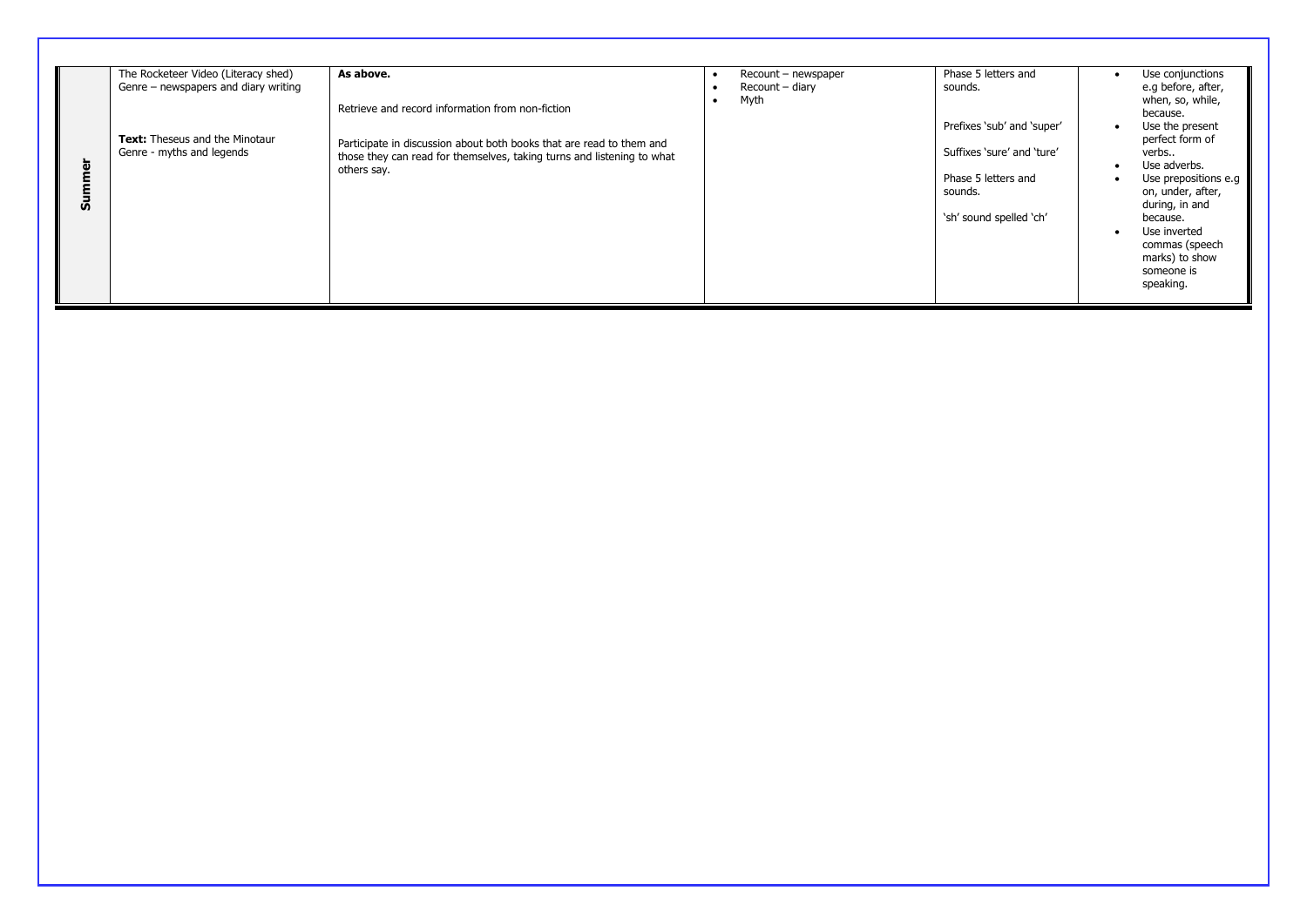



### **Year 4 English Overview**

| <b>Term</b> | <b>Genre and Text(s)</b>                                                                                                                | <b>Reading</b>                                                                                                                                                                                                                                                                                                                                                                                                                                                                                                                                                                             | <b>Writing Outcomes</b>                                                                                                                                                                                                                                                                                                                                                                                                                                                                                                                                                                                                                       | <b>Spellings/ Phonics</b>                                                                                                                                                                                                        | <b>Vocabulary, Punctuation</b><br>and Grammar                                                                                                                                                |
|-------------|-----------------------------------------------------------------------------------------------------------------------------------------|--------------------------------------------------------------------------------------------------------------------------------------------------------------------------------------------------------------------------------------------------------------------------------------------------------------------------------------------------------------------------------------------------------------------------------------------------------------------------------------------------------------------------------------------------------------------------------------------|-----------------------------------------------------------------------------------------------------------------------------------------------------------------------------------------------------------------------------------------------------------------------------------------------------------------------------------------------------------------------------------------------------------------------------------------------------------------------------------------------------------------------------------------------------------------------------------------------------------------------------------------------|----------------------------------------------------------------------------------------------------------------------------------------------------------------------------------------------------------------------------------|----------------------------------------------------------------------------------------------------------------------------------------------------------------------------------------------|
| Autumn      | Text: Kensuke's<br>Kingdom by Michael<br>Morpurgo<br>Text: The Giggler<br>Treatment Roddy Doyle<br>Rover saves Christmas<br>Roddy Doyle | Increase familiarity and retell some of these orally.<br>Identify themes and conventions in a wide range of<br>books.<br>Prepare playscripts and poems to read aloud<br>Discuss words and phrases that capture the reader's<br>interest and imagination.<br>Recognise some different forms of poetry.<br>Summarise main ideas.<br>Draw inferences from actions<br>Predict what might happen                                                                                                                                                                                                | Facts about author<br>Debate/writing about travelling the world<br>Diary writing<br>Comprehension questions on each chapter.<br>Playscript<br>Letter writing<br>Japanese writing<br><b>Writing Haikus</b><br>Design islander<br>Facts about author<br>Writing chapters in the style of the book.<br>Narrative and playscript of journey with Santa across the world                                                                                                                                                                                                                                                                           | Prefixes dis and mis.<br>Prefixes in, il, im, ir.<br>Prefixes re. anti, auto.<br>Prefixes sub, super, inter.<br>Suffixes ation, ous.<br>Suffixes ly.<br>Also words from The Year 3 and 4<br>spelling list - National Curriculum. | Question marks, exclamation<br>marks<br>Possessive apostrophe<br>Commas in lists and to separate<br>clauses<br>Direct speech.                                                                |
| Spring      | Text: The Firework<br>Maker's Daughter<br>Phillip Pullman<br>Text: Wolves in the<br>Walls Neil Gaiman                                   | Read poems in a variety of styles.<br>Identify themes and conventions.<br>Prepare playscripts and poems to read aloud<br>Discuss words and phrases that capture the reader's<br>interest and imagination.<br>Recognise some different forms of poetry.<br>Summarise main ideas.<br>Draw inferences from actions<br>Predict what might happen<br>Use dictionaries to check the meanings of words they<br>have read.                                                                                                                                                                         | Can write poetry in different styles.<br>Facts about author<br>Instructions - how to wash an elephant, how to summon a Goddess.<br>Design fireworks<br>Diary entry<br>Re-telling the story - story maps. Add a twist to this.<br>Facts about author<br>Research and visual presentation on wolves<br>Predict what will happen before the wolves come out of the walls.<br>Freeze frame drama activities.<br>Diagrams/instructions about how to get the wolves out of the walls.<br>What lives in your walls?<br>Thesaurus - character description.<br>Diary entry as family member then diary entry as wolf.<br>Playscript from part of story | Suffixes sure, ture.<br>"shun" sound.<br>Word endings que, cue.<br>Short i sound.<br>Short u sound.<br>Hard c sound.<br>Soft c sound.<br>(Also words from The Year 3 and 4<br>spelling list - National Curriculum.               | Use headings and sub-headings<br>Commas after introductions,<br>apostrophes for missing letters<br>and for single possession<br>Punctuate speech<br>Use fronted. adverbials<br>Direct speech |
| Summer      | Text: Why the Whales<br>Came Michael<br>Morpurgo<br>Text: Bad Dad David<br>Walliams                                                     | Listen to and discuss a wide range of poetry, plays,<br>non-fiction.<br>Read books that are structured in different ways and<br>read for a range of purposes.<br>Increase familiarity with a wide range of books and<br>retell some of these orally.<br>Identify themes and conventions in a wide range of<br>books.<br>Prepare playscripts and poems to read aloud<br>Discuss words and phrases that capture the reader's<br>interest and imagination.<br>Recognise some different forms of poetry.<br>Summarise main ideas.<br>Draw inferences from actions<br>Predict what might happen | Discuss why Michael Morpurgo has set a number of his books in The<br>Isles of Scilly.<br>Look at map of UK and locate The Isles of Scilly.<br>Watch video clips describing the different Scilly Isles - this will give the<br>children images to relate to as the story develops.<br>Discuss historical background to the story and the outbreak of World<br>War I.<br>Set up character pages and prediction pages to be completed at the<br>end of each chapter.<br>Watch videos about whales - use as stimulus for writing poetry.<br>Playscripts - conversation between Daniel and Gracie about The<br>Birdman.<br>Facts about author      | sh sound.<br>ay sound.<br>Ay sound.<br>Plurals and apostrophes.<br>Homophones.<br>Also words from The Year 3 and 4<br>spelling list - National Curriculum.                                                                       | Punctuate speech                                                                                                                                                                             |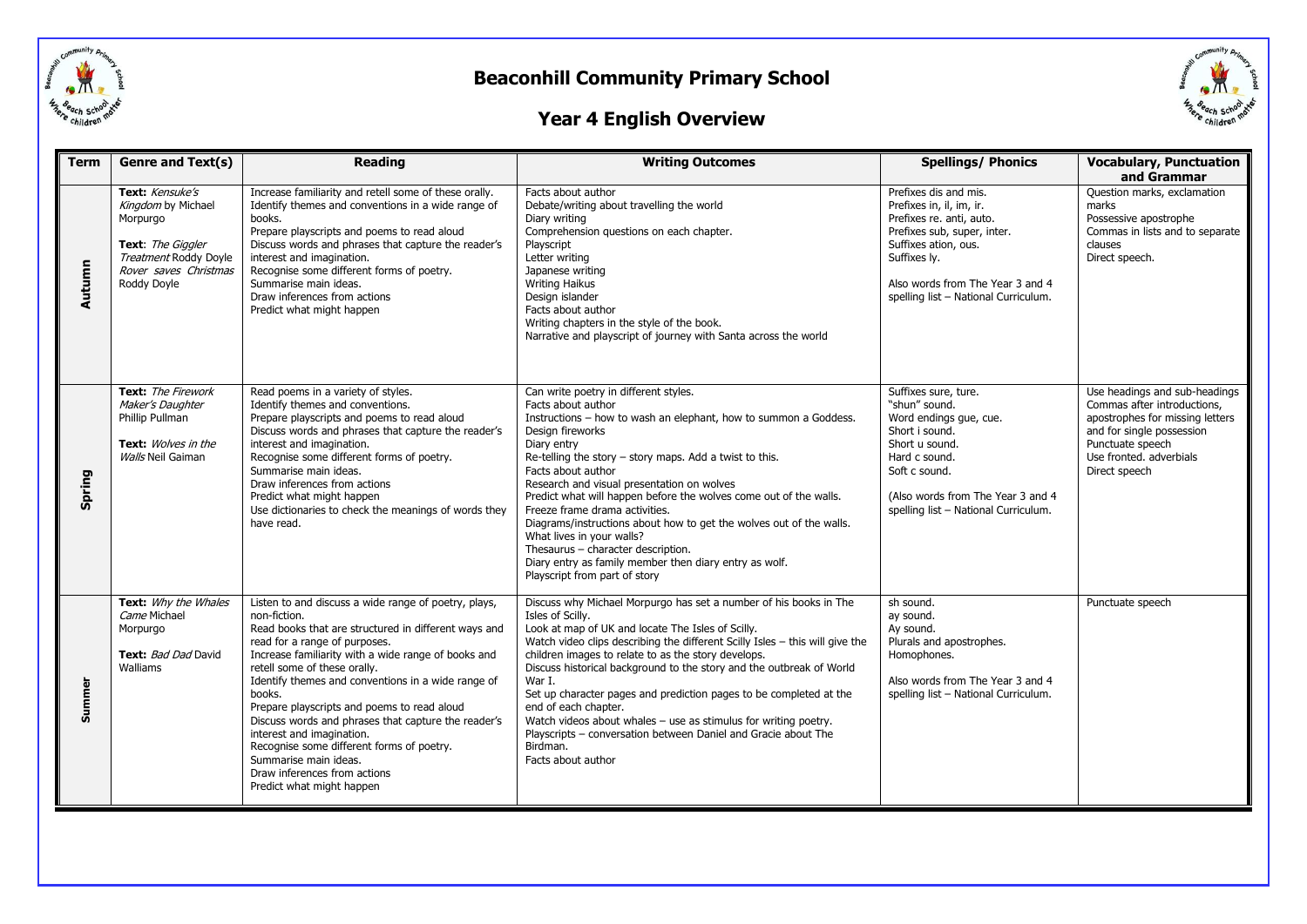

# Childre

### **Year 5 English Overview**

| <b>Term</b> | Genre and Text(s)                                                                                                                                                                                                                                                                                                                       | <b>Reading</b>                                                                                                                                                                                                                                                                            | <b>Writing Outcomes</b>                                                                                                                                                                                                               | <b>Spellings/ Phonics</b>                                                                                                                                                                                                                                           | <b>Vocabulary, Punctuation and</b><br>Grammar                                                                                                                                                                                                                    |
|-------------|-----------------------------------------------------------------------------------------------------------------------------------------------------------------------------------------------------------------------------------------------------------------------------------------------------------------------------------------|-------------------------------------------------------------------------------------------------------------------------------------------------------------------------------------------------------------------------------------------------------------------------------------------|---------------------------------------------------------------------------------------------------------------------------------------------------------------------------------------------------------------------------------------|---------------------------------------------------------------------------------------------------------------------------------------------------------------------------------------------------------------------------------------------------------------------|------------------------------------------------------------------------------------------------------------------------------------------------------------------------------------------------------------------------------------------------------------------|
| Autumn      | Fiction: Street Child Berlie Doherty<br><b>Non-fiction</b> biographical writing<br>Letters to sisters<br>Poetry: The Chimney Boy's Story Wes<br>Magee<br>Fiction: You Choose in Space by Nick<br>Sharratt and Pippa Goodhart<br><b>Non-fiction</b> Newspaper report based<br>on Tim Peake's expedition                                  | Summarise; comment on language and<br>effects; prepare poems; justify thoughts and<br>opinions.<br>Creating narrative to go alongside a picture<br>book.<br>Read newspaper report based on Tim Peake's<br>expedition.<br>Read biographical writing describing Tim<br>Peake's experiences. | Narrative: alternative chapter.<br>Non-fiction: Biography and Letter to<br>sisters.<br>Poetry: Feelings about the workhouse.<br>Create narrative to accompany picture<br>book.<br>Create a newspaper report.<br>Create a diary entry. | tious and cious<br>short and long /i/<br>$\bullet$<br>with y<br>homophones and<br>near homophones<br>silent letters<br>modal verbs<br>$\bullet$<br>words ending ment<br>adverbs of possibility<br>and frequency<br>Year 5 and 6<br>spellings                        | Consolidate commas for fronted<br>adverbials and speech punctuation.<br>Explore openers. Eg feelings, verb<br>Intro. Relative clauses.<br>Relative clauses including<br>embedded clauses<br>Change nouns into adjectives by<br>adding suffixes ate, ise and ify. |
| Spring      | Fiction: Narrative poetry Old Ma<br>Shipwreck<br><b>Non-fiction: Pirates report</b><br><b>Beach:</b> performance poetry<br>Fiction: Danny the Champion of the<br>World by Roald Dahl<br>Poetry: Revolting rhymes and Villanous<br>Verses.                                                                                               | Prepare poems to perform; summarise main<br>ideas; inferences; identify how language,<br>structure and presentation contribute to<br>meaning<br>Read the autobiographical text                                                                                                            | Poem written as a piece of prose. Report<br>with headings, subheadings and bullet<br>points.<br>Write alternative chapters.<br>Create a biography.<br>Recreating a twist on a classic narrative.                                      | Suffix ity<br>Suffix ness<br>$\bullet$<br>Suffix ship<br>$\bullet$<br>Homophones and<br>near homophones<br>or<br>au<br>$\bullet$<br>suffix ate<br>$\bullet$<br>suffix ise<br>suffix ify<br>$\bullet$<br>suffix en                                                   | Commas, brackets and dashes to<br>mark parentheses<br><b>Bullet points</b><br>I and me<br>Commas, brackets and dashes to<br>mark parentheses<br>Them and those                                                                                                   |
| Summer      | Fiction: Romeo and Juliet, Shakespeare<br>Non-fiction: persuasive letter from<br>Romeo to the Capulet family<br>Poetry: Shakespearean language<br>Fiction: Grimm Fairy Tales Fundevogel<br>and Clever Gretel<br>Non-fiction: biography Grimm brothers<br>Poetry: Matilda Who Told Lies And Was<br><b>Burned To Death Hilaire Belloc</b> | Reading and understanding a Shakespearean<br>text.<br>Prepare poems to perform; to gather<br>information from non-fiction; draw inferences;<br>summarise main ideas; compare themes.                                                                                                      | Play script<br>A persuasive letter<br>Write own versions of stories.<br>Biography of one Grimm Brother                                                                                                                                | ough<br>$\bullet$<br>adverbials of time<br>$\bullet$<br>adverbials of place<br>words with /ear/ as<br>$\bullet$<br>ere<br>Year 5 and 6<br>$\bullet$<br>spellings<br>unstressed vowels<br>prefixes de and re<br>prefix over<br>suffix ful<br>suffix ive<br>suffix al | Commas to mark independent and<br>subordinate clauses.<br>Modal verbs<br>Consolidate commas to clarify<br>meaning.<br>Modal verbs;                                                                                                                               |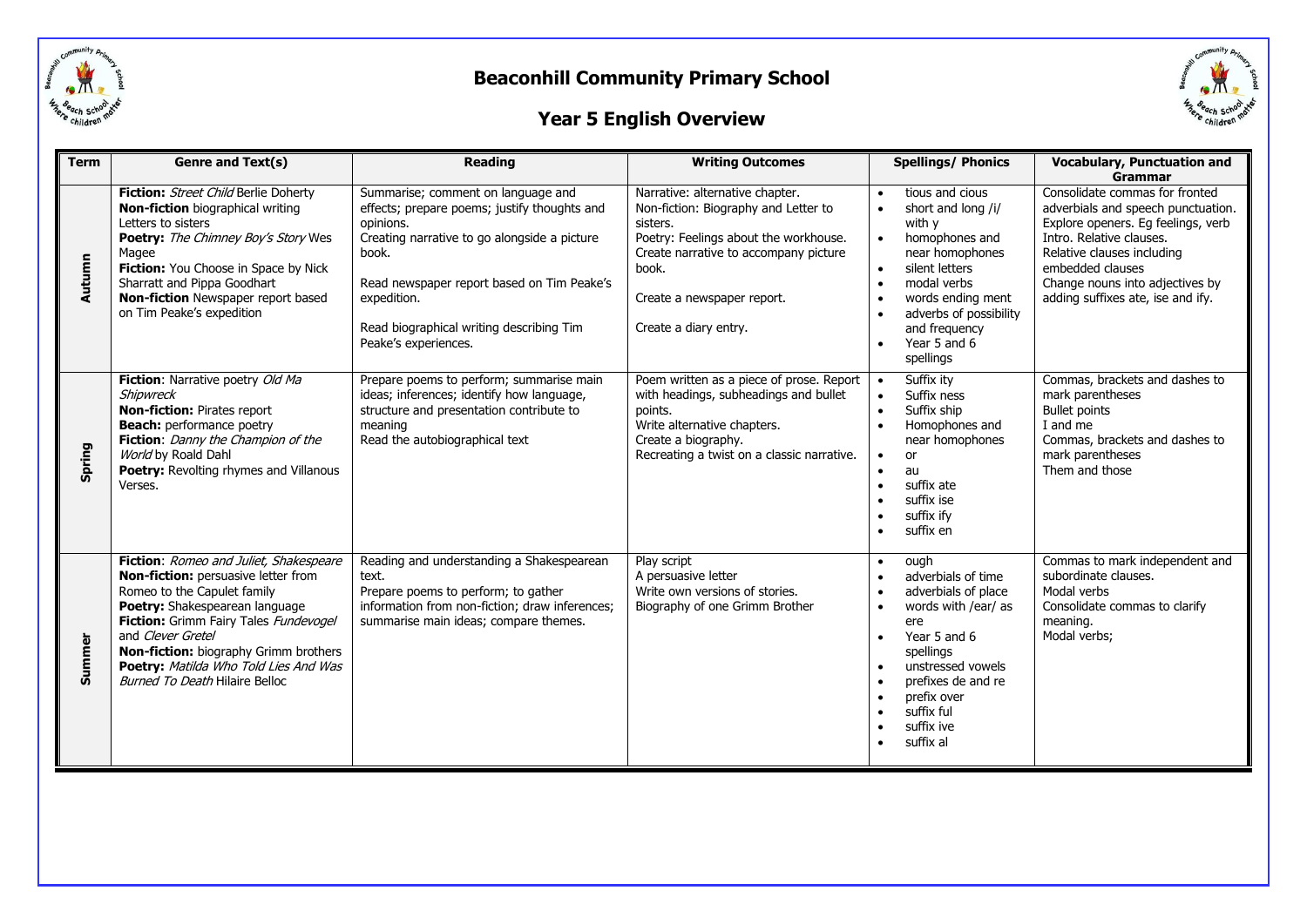

### **Year 6 English Overview**



| <b>Term</b>        | Genre and Text(s)                                                                                                                                                                                                                                  | <b>Reading</b>                                                                                                                                                                                                                                                                                                                                                                                                                                                                                                                                                                   | <b>Writing Outcomes</b>                                                                                                                                                                                                                                                                                         | <b>Spellings/ Phonics</b>                                                                                                                                                                                                          | <b>Vocabulary, Punctuation and</b>                                                                                                                                                                                                                    |  |
|--------------------|----------------------------------------------------------------------------------------------------------------------------------------------------------------------------------------------------------------------------------------------------|----------------------------------------------------------------------------------------------------------------------------------------------------------------------------------------------------------------------------------------------------------------------------------------------------------------------------------------------------------------------------------------------------------------------------------------------------------------------------------------------------------------------------------------------------------------------------------|-----------------------------------------------------------------------------------------------------------------------------------------------------------------------------------------------------------------------------------------------------------------------------------------------------------------|------------------------------------------------------------------------------------------------------------------------------------------------------------------------------------------------------------------------------------|-------------------------------------------------------------------------------------------------------------------------------------------------------------------------------------------------------------------------------------------------------|--|
| <b>Autumn Term</b> | <b>Fiction:</b> The Nowhere<br>Emporium Ross<br>MacKenzie story with<br>flashback/time shift<br><b>Non-fiction Recount</b><br>(diary)<br><b>Fiction:</b> Letters from the<br>Lighthouse by Emma<br>Carroll<br><b>Poetry: Remembrance</b><br>Poetry | Drawing inferences and justifying<br>$\bullet$<br>with references.<br>Summarising main ideas.<br>$\bullet$<br>Evaluating author's use of language.<br>$\bullet$<br>Prepare poems for performance.<br>$\bullet$<br>Drawing inferences and justifying<br>$\bullet$<br>inferences with evidence<br>Predicting what might happen from<br>$\bullet$<br>details stated and implied<br>Summarising main ideas<br>$\bullet$                                                                                                                                                              | Detailed setting descriptions.<br>Character profile.<br>Biography of Lucien Silver's life.<br>Recount: diary<br>Discussion text: should children have<br>been evacuated during WW2?<br>Instructions: what to do during an air<br>raid.<br>Postcards home.<br>A remembrance poem.                                | ough<br>$\bullet$<br>silent letters<br>ei and ie<br>$\bullet$<br>tial and cial<br>cious and tious<br>hyphens<br>fer<br>$\bullet$<br>ant/ance/ancy<br>$\bullet$<br>ent/ence/ency<br>able/ible<br>$\bullet$<br>ably/ibly             | Grammar<br>nouns, abstract and concrete<br>$\bullet$<br>present and past progressive<br>perfect form<br>subject and object<br>active and passive forms<br>$\bullet$<br>standard and non-standard<br>$\bullet$<br>colons and semi-colons               |  |
| <b>Spring Term</b> | Fiction: Skellig David<br>Almond<br><b>Non-fiction Bird</b><br>encyclopaedia entry<br><b>Fiction:</b> The Tell-Tale<br>Heart Edgar Allen Poe<br>Francis thriller story from<br><b>Literacy Shed</b>                                                | Drawing inferences and justifying<br>$\bullet$<br>inferences with evidence<br>Predicting what might happen from<br>$\bullet$<br>details stated and implied<br>Summarising main ideas<br>$\bullet$<br>Evaluating author's use of language.<br>$\bullet$<br>To make comparisons within and<br>$\bullet$<br>across books.<br>Drawing inferences and justifying<br>$\bullet$<br>inferences with evidence<br>Predicting what might happen from<br>$\bullet$<br>details stated and implied<br>Summarising main ideas<br>$\bullet$<br>Evaluating author's use of language.<br>$\bullet$ | Detailed character and setting<br>descriptions.<br>Letter to council persuading them not to<br>demolish the house with Skellig in.<br>Non-chronological report on tawny owls<br>A narrative written from the police<br>officer's point of view.<br>Newspaper: reporting the crime<br>Journal entry from Francis | Homophones<br>$\bullet$<br>Confusing nouns and verbs<br>Prefixes bi, tri, semi<br>Prefixes aero, micro, trans<br>Prefixes tele, photo, circum<br>Unstressed vowels<br>Synonyms<br>$\bullet$<br>Year 5 and 6 spellings              | Formal and informal writing<br>$\bullet$<br>Commas- lists, fronted adverbials,<br>$\bullet$<br>subordinate clauses and<br>coordinating clauses.<br>Apostrophes for possession.<br>$\bullet$<br>Apostrophes for it's and its.<br>Consolidation of GPS. |  |
| Term<br>Summer     | Text: The Executioner's<br>Daughter Jane Hardstaff<br>Non-fiction: explanation<br>texts<br><b>Fiction:</b> <i>Eric</i> Shaun Tan<br>and The Island Armin<br>Greder<br><b>Poetry: Poems about</b><br>belonging                                      | Prepare poems for performance.<br>$\bullet$<br>Evaluating author's use of language.<br>$\bullet$<br>To identify and discuss themes and<br>$\bullet$<br>conventions<br>To make comparisons within and<br>$\bullet$<br>across books.<br>Drawing inferences and justifying<br>$\bullet$<br>inferences with evidence<br>Summarising main ideas<br>$\bullet$<br>Evaluating author's use of language.<br>$\bullet$                                                                                                                                                                     | Explanation forms of punishment.<br>Alternative chapters.<br>Letter to the islanders persuading them<br>to let you stay.<br>Diary entry from Eric's point of view.                                                                                                                                              | Revision and consolidation of objectives<br>Pupils to ensure objectives are being<br>used in their own writing.<br>Revision and consolidation of objectives<br>Pupils to ensure objectives are being<br>used in their own writing. | Revision and consolidation of objectives.<br>Pupils to ensure objectives are being<br>used in their own writing.<br>Revision and consolidation of objectives<br>Pupils to ensure objectives are being<br>used in their own writing.                   |  |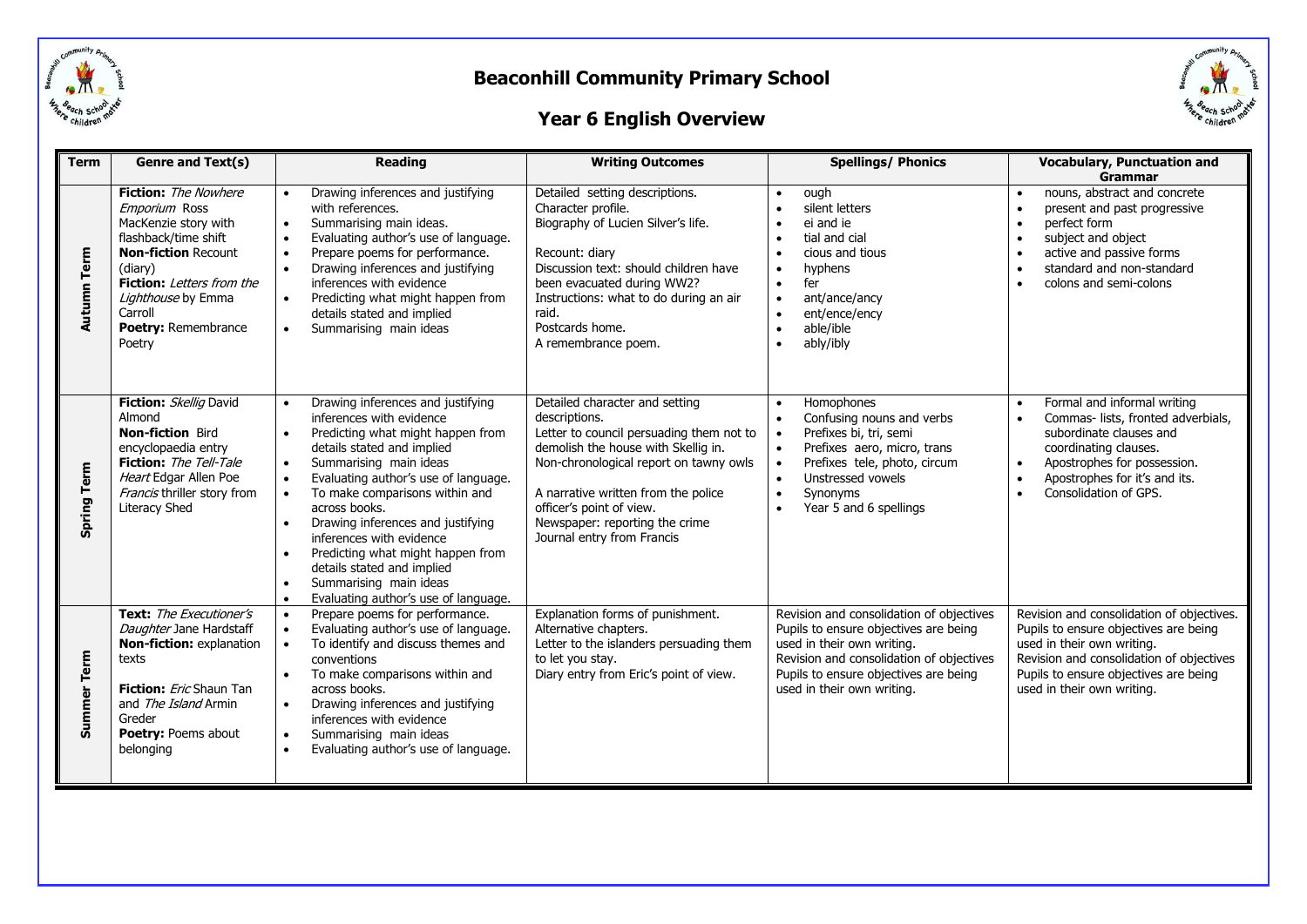

### **Skills Progression: Reading**



|                           | Year 1                                                                                                                                                                                                                                                                                                                                                                                                                | Year 2                                                                                                                                                                                                                                                                                                                                                                   | Year 3                                                                                                                                                                                                                                                                                                | Year 4                                                                                                                                                                                                                                                                                                | Year 5                                                                                                                                                                                                                                                                                                                      | Year 6                                                                                                                                                                                                                                                                                                                      |
|---------------------------|-----------------------------------------------------------------------------------------------------------------------------------------------------------------------------------------------------------------------------------------------------------------------------------------------------------------------------------------------------------------------------------------------------------------------|--------------------------------------------------------------------------------------------------------------------------------------------------------------------------------------------------------------------------------------------------------------------------------------------------------------------------------------------------------------------------|-------------------------------------------------------------------------------------------------------------------------------------------------------------------------------------------------------------------------------------------------------------------------------------------------------|-------------------------------------------------------------------------------------------------------------------------------------------------------------------------------------------------------------------------------------------------------------------------------------------------------|-----------------------------------------------------------------------------------------------------------------------------------------------------------------------------------------------------------------------------------------------------------------------------------------------------------------------------|-----------------------------------------------------------------------------------------------------------------------------------------------------------------------------------------------------------------------------------------------------------------------------------------------------------------------------|
| Decoding                  | •apply phonic knowledge to decode<br>words<br>•speedily read all 40+<br>letters/groups for 40+ phonemes<br>•read accurately by blending taught<br><b>GPC</b><br>•read common exception words<br>•read common suffixes (-s, -es, -<br>ing, -ed, etc.)<br>•read multisyllable words<br>containing taught GPCs<br>•read contractions and<br>understanding use of apostrophe<br>•read aloud phonically-decodable<br>texts | secure phonic decoding until<br>reading is fluent<br>read accurately by blending,<br>including alternative sounds for<br><i>araphemes</i><br>read multisyllable words containing<br>these araphemes<br>read common suffixes<br>read exception words, noting<br>unusual correspondances<br>read most words quickly &<br>accurately without overt sounding<br>and blending | apply their growing knowledge of<br>root words, prefixes and suffixes,<br>both to read aloud and to<br>understand the meaning of new<br>words they meet<br>read further exception words,<br>noting the unusual<br>correspondences between spelling<br>and sound, and where these occur<br>in the word | apply their growing knowledge of<br>root words, prefixes and suffixes,<br>both to read aloud and to<br>understand the meaning of new<br>words they meet<br>read further exception words,<br>noting the unusual<br>correspondences between spelling<br>and sound, and where these occur<br>in the word | apply their growing knowledge of<br>root words, prefixes and suffixes<br>(morphology and etymology), both<br>to read aloud and to understand<br>the meaning of new words that<br>they meet                                                                                                                                  | apply their growing knowledge of<br>root words, prefixes and suffixes<br>(morphology and etymology), both<br>to read aloud and to understand<br>the meaning of new words that<br>they meet                                                                                                                                  |
| Range of<br>reading       | ·listening to and discussing a wide<br>range of poems, stories and non-<br>fiction at a level beyond that at<br>which they can read independently<br>.being encouraged to link what<br>they read or hear read to their own<br>experiences                                                                                                                                                                             | listening to, discussing and<br>expressing views about a wide<br>range of contemporary and classic<br>poetry, stories and non-fiction at a<br>level beyond that at which they can<br>read independently                                                                                                                                                                  | listening to and discussing a wide<br>range of fiction, poetry, plays, non-<br>fiction and reference books or<br>textbooks<br>reading books that are structured in<br>different ways and reading for a<br>range of purposes                                                                           | listening to and discussing a wide<br>range of fiction, poetry, plays, non-<br>fiction and reference books or<br>textbooks<br>reading books that are structured in<br>different ways and reading for a<br>range of purposes                                                                           | continuing to read and discuss an<br>increasingly wide range of fiction,<br>poetry, plays, non-fiction and<br>reference books or textbooks<br>reading books that are structured in<br>different ways and reading for a<br>range of purposes<br>making comparisons within and<br>across books                                | continuing to read and discuss an<br>increasingly wide range of fiction,<br>poetry, plays, non-fiction and<br>reference books or textbooks<br>reading books that are structured in<br>different ways and reading for a<br>range of purposes<br>making comparisons within and<br>across books                                |
| Familiarity with<br>texts | becoming very familiar with key<br>stories, fairy stories and traditional<br>tales, retelling them and<br>considering their particular<br>characteristics<br>recognising and joining in with<br>predictable phrases                                                                                                                                                                                                   | becoming increasingly familiar with<br>and retelling a wider range of<br>stories, fairy stories and traditional<br>tales<br>recognising simple recurring literary<br>language in stories and poetry                                                                                                                                                                      | increasing their familiarity with a<br>wide range of books, including fairy<br>stories, myths and legends, and<br>retelling some of these orally<br>identifying themes and conventions<br>in a wide range of books                                                                                    | increasing their familiarity with a<br>wide range of books, including fairy<br>stories, myths and legends, and<br>retelling some of these orally<br>identifying themes and conventions<br>in a wide range of books                                                                                    | increasing their familiarity with a<br>wide range of books, including<br>myths, legends and traditional<br>stories, modern fiction, fiction from<br>our literary heritage, and books<br>from other cultures and traditions<br>identifying and discussing themes<br>and conventions in and across a<br>wide range of writing | increasing their familiarity with a<br>wide range of books, including<br>myths, legends and traditional<br>stories, modern fiction, fiction from<br>our literary heritage, and books<br>from other cultures and traditions<br>identifying and discussing themes<br>and conventions in and across a<br>wide range of writing |
| performance<br>Poetry and | learning to appreciate rhymes and<br>poems, and to recite some by heart                                                                                                                                                                                                                                                                                                                                               | continuing to build up a repertoire<br>of poems learnt by heart,<br>appreciating these and reciting<br>some, with appropriate intonation<br>to make the meaning clear                                                                                                                                                                                                    | preparing poems and play scripts to<br>read aloud and to perform, showing<br>understanding through intonation,<br>tone, volume and action<br>recognising some different forms of<br>poetry                                                                                                            | preparing poems and play scripts to<br>read aloud and to perform, showing<br>understanding through intonation,<br>tone, volume and action<br>recognising some different forms of<br>poetry                                                                                                            | learning a wider range of poetry by<br>heart<br>preparing poems and plays to read<br>aloud and to perform, showing<br>understanding through intonation,<br>tone and volume so that the<br>meaning is clear to an audience                                                                                                   | learning a wider range of poetry by<br>heart<br>preparing poems and plays to read<br>aloud and to perform, showing<br>understanding through intonation,<br>tone and volume so that the<br>meaning is clear to an audience                                                                                                   |
| meanings<br>Word          | *discussing word meanings, linking<br>new meanings to those already<br>known                                                                                                                                                                                                                                                                                                                                          | *discussing and clarifying the<br>meanings of words, linking new<br>meanings to known vocabulary<br>*discussing their favourite words<br>and phrases                                                                                                                                                                                                                     | *using dictionaries to check the<br>meaning of words that they have<br>read                                                                                                                                                                                                                           | *using dictionaries to check the<br>meaning of words that they have<br>read                                                                                                                                                                                                                           |                                                                                                                                                                                                                                                                                                                             |                                                                                                                                                                                                                                                                                                                             |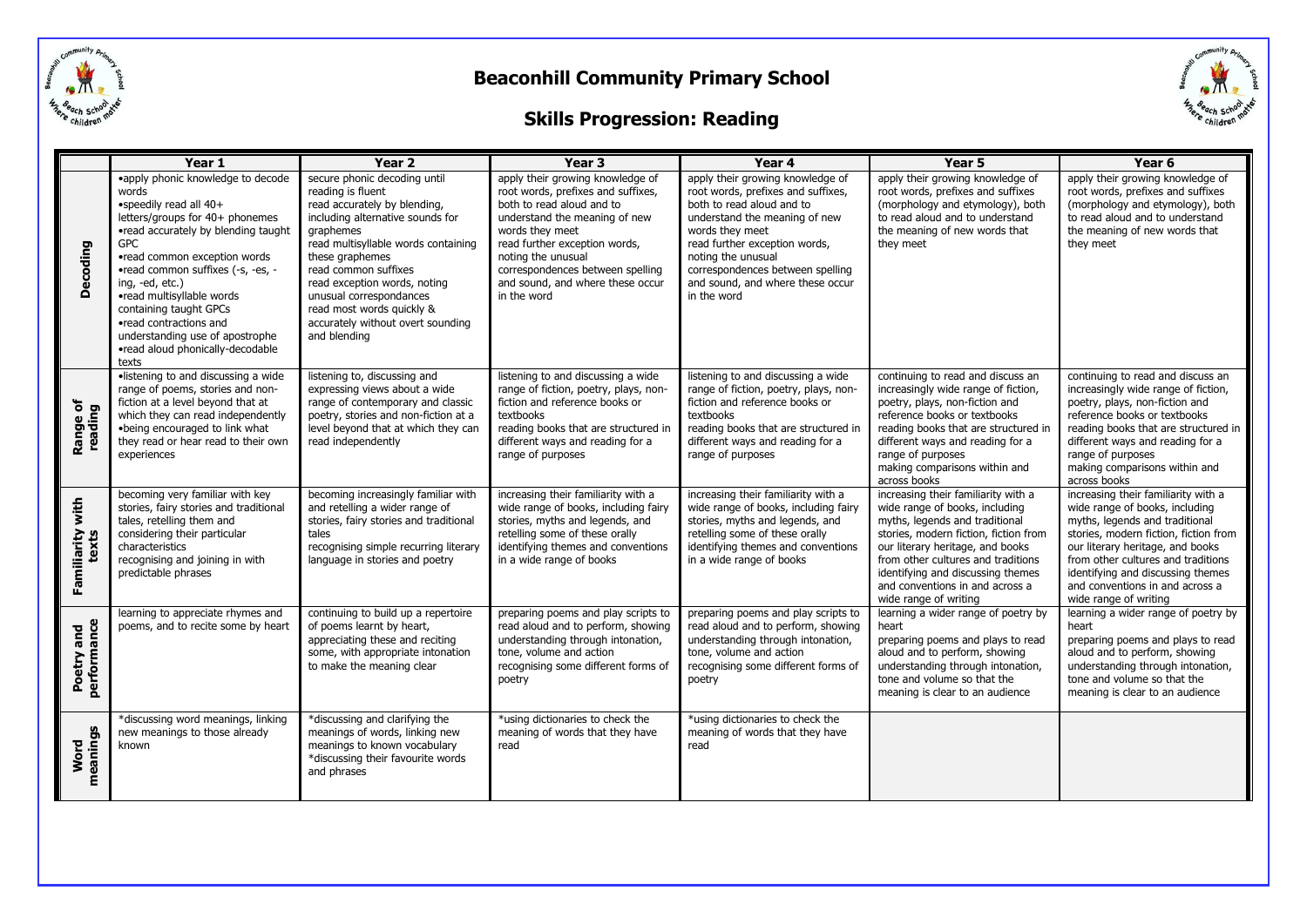| Understanding       | drawing on what they already know<br>or on background information and<br>vocabulary provided by the teacher<br>checking that the text makes sense<br>to them as they read and correcting<br>inaccurate reading | discussing the sequence of events<br>in books and how items of<br>information are related<br>drawing on what they already know<br>or on background information and<br>vocabulary provided by the teacher<br>checking that the text makes sense<br>to them as they read and correcting<br>inaccurate reading                                                | checking that the text makes sense<br>to them, discussing their<br>understanding and explaining the<br>meaning of words in context<br>asking questions to improve their<br>understanding of a text<br>identifying main ideas drawn from<br>more than one paragraph and<br>summarising these | checking that the text makes sense<br>to them, discussing their<br>understanding and explaining the<br>meaning of words in context<br>asking questions to improve their<br>understanding of a text<br>identifying main ideas drawn from<br>more than one paragraph and<br>summarising these | checking that the book makes<br>sense to them, discussing their<br>understanding and exploring the<br>meaning of words in context<br>asking questions to improve their<br>understanding<br>summarising the main ideas drawn<br>from more than one paragraph,<br>identifying key details to support<br>the main ideas                                                                                              | checking that the book makes<br>sense to them, discussing their<br>understanding and exploring the<br>meaning of words in context<br>asking questions to improve their<br>understanding<br>summarising the main ideas drawn<br>from more than one paragraph,<br>identifying key details to support<br>the main ideas                                                                                              |
|---------------------|----------------------------------------------------------------------------------------------------------------------------------------------------------------------------------------------------------------|------------------------------------------------------------------------------------------------------------------------------------------------------------------------------------------------------------------------------------------------------------------------------------------------------------------------------------------------------------|---------------------------------------------------------------------------------------------------------------------------------------------------------------------------------------------------------------------------------------------------------------------------------------------|---------------------------------------------------------------------------------------------------------------------------------------------------------------------------------------------------------------------------------------------------------------------------------------------|-------------------------------------------------------------------------------------------------------------------------------------------------------------------------------------------------------------------------------------------------------------------------------------------------------------------------------------------------------------------------------------------------------------------|-------------------------------------------------------------------------------------------------------------------------------------------------------------------------------------------------------------------------------------------------------------------------------------------------------------------------------------------------------------------------------------------------------------------|
| <b>Inference</b>    | discussing the significance of the<br>title and events<br>making inferences on the basis of<br>what is being said and done                                                                                     | making inferences on the basis of<br>what is being said and done<br>answering and asking questions                                                                                                                                                                                                                                                         | drawing inferences such as<br>inferring characters' feelings,<br>thoughts and motives from their<br>actions, and justifying inferences<br>with evidence                                                                                                                                     | drawing inferences such as<br>inferring characters' feelings,<br>thoughts and motives from their<br>actions, and justifying inferences<br>with evidence                                                                                                                                     | drawing inferences such as<br>inferring characters' feelings,<br>thoughts and motives from their<br>actions, and justifying inferences<br>with evidence                                                                                                                                                                                                                                                           | drawing inferences such as<br>inferring characters' feelings,<br>thoughts and motives from their<br>actions, and justifying inferences<br>with evidence                                                                                                                                                                                                                                                           |
| Prediction          | predicting what might happen on<br>the basis of what has been read so<br>far                                                                                                                                   | predicting what might happen on<br>the basis of what has been read so<br>far                                                                                                                                                                                                                                                                               | predicting what might happen from<br>details stated and implied                                                                                                                                                                                                                             | predicting what might happen from<br>details stated and implied                                                                                                                                                                                                                             | predicting what might happen from<br>details stated and implied                                                                                                                                                                                                                                                                                                                                                   | predicting what might happen from<br>details stated and implied                                                                                                                                                                                                                                                                                                                                                   |
| Authorial<br>intent |                                                                                                                                                                                                                |                                                                                                                                                                                                                                                                                                                                                            | discussing words and phrases that<br>capture the reader's interest and<br>imagination<br>identifying how language,<br>structure, and presentation<br>contribute to meaning                                                                                                                  | discussing words and phrases that<br>capture the reader's interest and<br>imagination<br>identifying how language,<br>structure, and presentation<br>contribute to meaning                                                                                                                  | identifying how language, structure<br>and presentation contribute to<br>meaning<br>discuss and evaluate how authors<br>use language, including figurative<br>language, considering the impact<br>on the reader                                                                                                                                                                                                   | identifying how language, structure<br>and presentation contribute to<br>meaning<br>discuss and evaluate how authors<br>use language, including figurative<br>language, considering the impact<br>on the reader                                                                                                                                                                                                   |
| Non-fiction         |                                                                                                                                                                                                                | being introduced to non-fiction<br>books that are structured in<br>different ways                                                                                                                                                                                                                                                                          | retrieve and record information<br>from non-fiction                                                                                                                                                                                                                                         | retrieve and record information<br>from non-fiction                                                                                                                                                                                                                                         | distinguish between statements of<br>fact and opinion<br>retrieve, record and present<br>information from non-fiction                                                                                                                                                                                                                                                                                             | distinguish between statements of<br>fact and opinion<br>retrieve, record and present<br>information from non-fiction                                                                                                                                                                                                                                                                                             |
| Discussing reading  | participate in discussion about what<br>is read to them, taking turns and<br>listening to what others say<br>explain clearly their understanding<br>of what is read to them                                    | participate in discussion about<br>books, poems & other works that<br>are read to them & those that they<br>can read for themselves, taking<br>turns and listening to what others<br>say<br>explain and discuss their<br>understanding of books, poems and<br>other material, both those that they<br>listen to and those that they read<br>for themselves | participate in discussion about both<br>books that are read to them and<br>those they can read for themselves,<br>taking turns and listening to what<br>others say                                                                                                                          | participate in discussion about both<br>books that are read to them and<br>those they can read for themselves,<br>taking turns and listening to what<br>others say                                                                                                                          | recommending books that they<br>have read to their peers, giving<br>reasons for their choices<br>participate in discussions about<br>books, building on their own and<br>others' ideas and challenging views<br>courteously<br>explain and discuss their<br>understanding of what they have<br>read, including through formal<br>presentations and debates, provide<br>reasoned justifications for their<br>views | recommending books that they<br>have read to their peers, giving<br>reasons for their choices<br>participate in discussions about<br>books, building on their own and<br>others' ideas and challenging views<br>courteously<br>explain and discuss their<br>understanding of what they have<br>read, including through formal<br>presentations and debates, provide<br>reasoned justifications for their<br>views |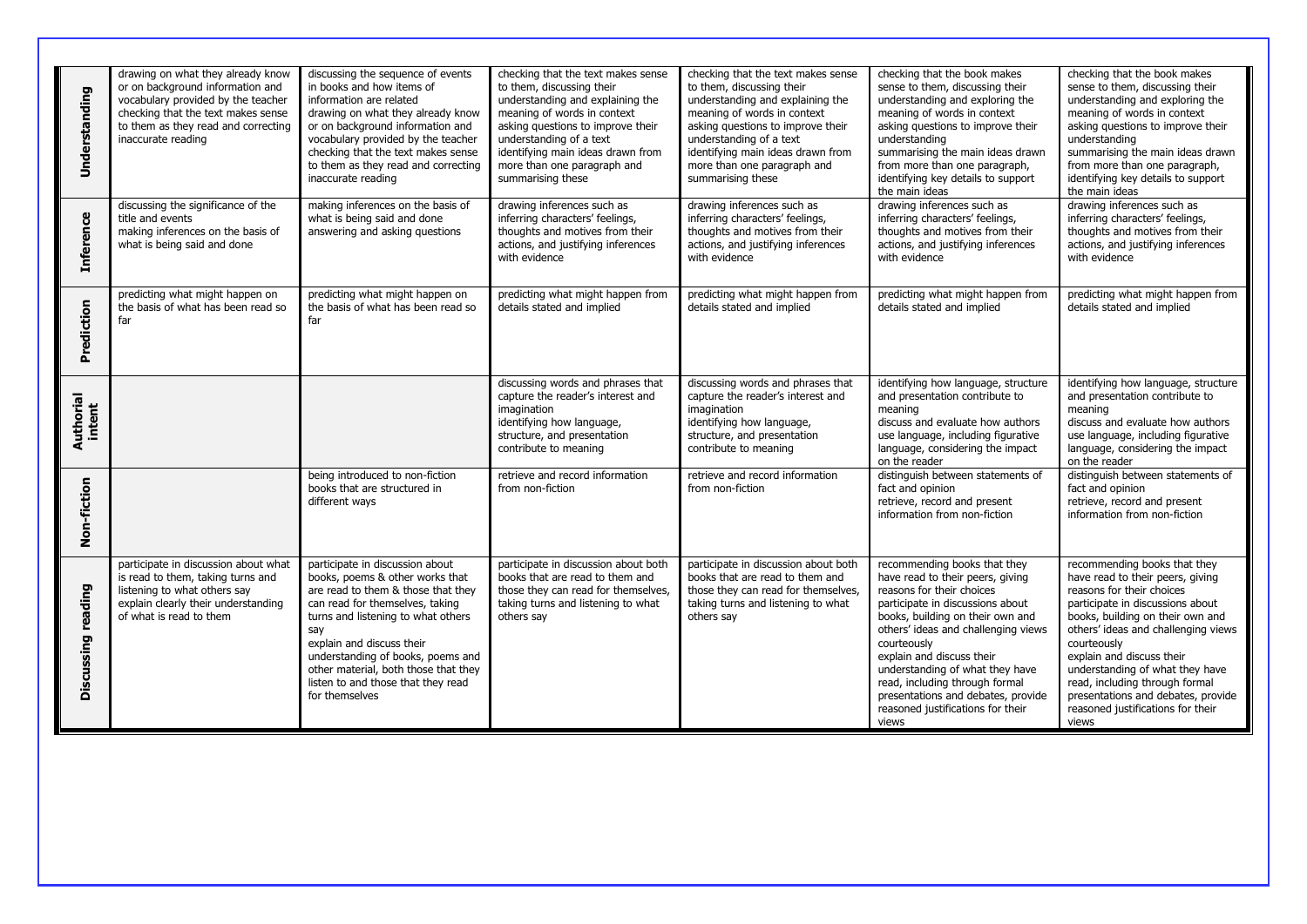





|                                 | Year 1                                                                                                                                                                                                                                                                                                                                                       | Year <sub>2</sub>                                                                                                                                                                                                                                                                                                                                                                                                          | Year <sub>3</sub>                                                                                                                                                | Year 4                                                                                                                                                                                                                                                                                      | Year 5                                                                                                                                                                                                                                                                                                                                 | Year <sub>6</sub>                                                                                                                                                                                                                                                                                                               |
|---------------------------------|--------------------------------------------------------------------------------------------------------------------------------------------------------------------------------------------------------------------------------------------------------------------------------------------------------------------------------------------------------------|----------------------------------------------------------------------------------------------------------------------------------------------------------------------------------------------------------------------------------------------------------------------------------------------------------------------------------------------------------------------------------------------------------------------------|------------------------------------------------------------------------------------------------------------------------------------------------------------------|---------------------------------------------------------------------------------------------------------------------------------------------------------------------------------------------------------------------------------------------------------------------------------------------|----------------------------------------------------------------------------------------------------------------------------------------------------------------------------------------------------------------------------------------------------------------------------------------------------------------------------------------|---------------------------------------------------------------------------------------------------------------------------------------------------------------------------------------------------------------------------------------------------------------------------------------------------------------------------------|
| spelling<br>Phonic & Whole word | • words containing each of the<br>40+ phonemes taught<br>• common exception words<br>• the days of the week<br>• name the letters of the<br>alphabet in order<br>• using letter names to<br>distinguish between alternative<br>spellings of the same sound                                                                                                   | · segmenting spoken words<br>into phonemes and<br>representing these by<br>graphemes, spelling many<br>correctly<br>• learning new ways of spelling<br>phonemes for which 1 or more<br>spellings are already known,<br>and learn some words with<br>each spelling, including a few<br>common homophones<br>• learning to spell common<br>exception words<br>· distinguishing between<br>homophones and near-<br>homophones | · spell further homophones<br>• spell words that are often<br>misspelt (Appendix 1)                                                                              | • spell further homophones<br>• spell words that are often<br>misspelt (Appendix 1)                                                                                                                                                                                                         | · spell some words with 'silent'<br><b>letters</b><br>• continue to distinguish<br>between homophones and<br>other words which are often<br>confused<br>• use knowledge of<br>morphology and etymology in<br>spelling and understand that<br>the spelling of some words<br>needs to be learnt specifically,<br>as listed in Appendix 1 | · spell some words with 'silent'<br>letters<br>• continue to distinguish<br>between homophones and<br>other words which are often<br>confused<br>• use knowledge of<br>morphology and etymology in<br>spelling and understand that<br>the spelling of some words<br>needs to be learnt specifically,<br>as listed in Appendix 1 |
| Other word building<br>spelling | • using the spelling rule for<br>adding $-s$ or $-es$ as the plural<br>marker for nouns and the third<br>person singular marker for<br>verbs<br>• using the prefix un-<br>$\bullet$ using $-$ ing, $-$ ed, $-$ er and $-$ est<br>where no change is needed in<br>the spelling of root words<br>• apply simple spelling rules<br>and guidance from Appendix 1 | • learning the possessive<br>apostrophe (singular)<br>• learning to spell more words<br>with contracted forms<br>• add suffixes to spell longer<br>words, including -ment, -ness,<br>$-$ ful, $-$ less, $-$ ly<br>• apply spelling rules and<br>quidelines from Appendix 1                                                                                                                                                 | • use further prefixes and<br>suffixes and understand how to<br>add them<br>• use the first 2 or 3 letters of<br>a word to check its spelling in a<br>dictionary | • use further prefixes and<br>suffixes and understand how to<br>add them<br>• place the possessive<br>apostrophe accurately in words<br>with regular plurals and in<br>words with irregular plurals<br>• use the first 2 or 3 letters of<br>a word to check its spelling in a<br>dictionary | • use further prefixes and<br>suffixes and understand the<br>guidance for adding them<br>• use dictionaries to check the<br>spelling and meaning of words<br>• use the first 3 or 4 letters of<br>a word to check spelling,<br>meaning or both of these in a<br>dictionary                                                             | • use further prefixes and<br>suffixes and understand the<br>guidance for adding them<br>• use dictionaries to check the<br>spelling and meaning of words<br>• use the first 3 or 4 letters of<br>a word to check spelling,<br>meaning or both of these in a<br>dictionary                                                      |
| Transcription                   | • write from memory simple<br>sentences dictated by the<br>teacher that include words<br>using the GPCs and common<br>exception words taught so far.                                                                                                                                                                                                         | • write from memory simple<br>sentences dictated by the<br>teacher that include words<br>using the GPCs, common<br>exception words and<br>punctuation taught so far.                                                                                                                                                                                                                                                       | • write from memory simple<br>sentences, dictated by the<br>teacher, that include words<br>and punctuation taught so far.                                        | • write from memory simple<br>sentences, dictated by the<br>teacher, that include words<br>and punctuation taught so far.                                                                                                                                                                   |                                                                                                                                                                                                                                                                                                                                        |                                                                                                                                                                                                                                                                                                                                 |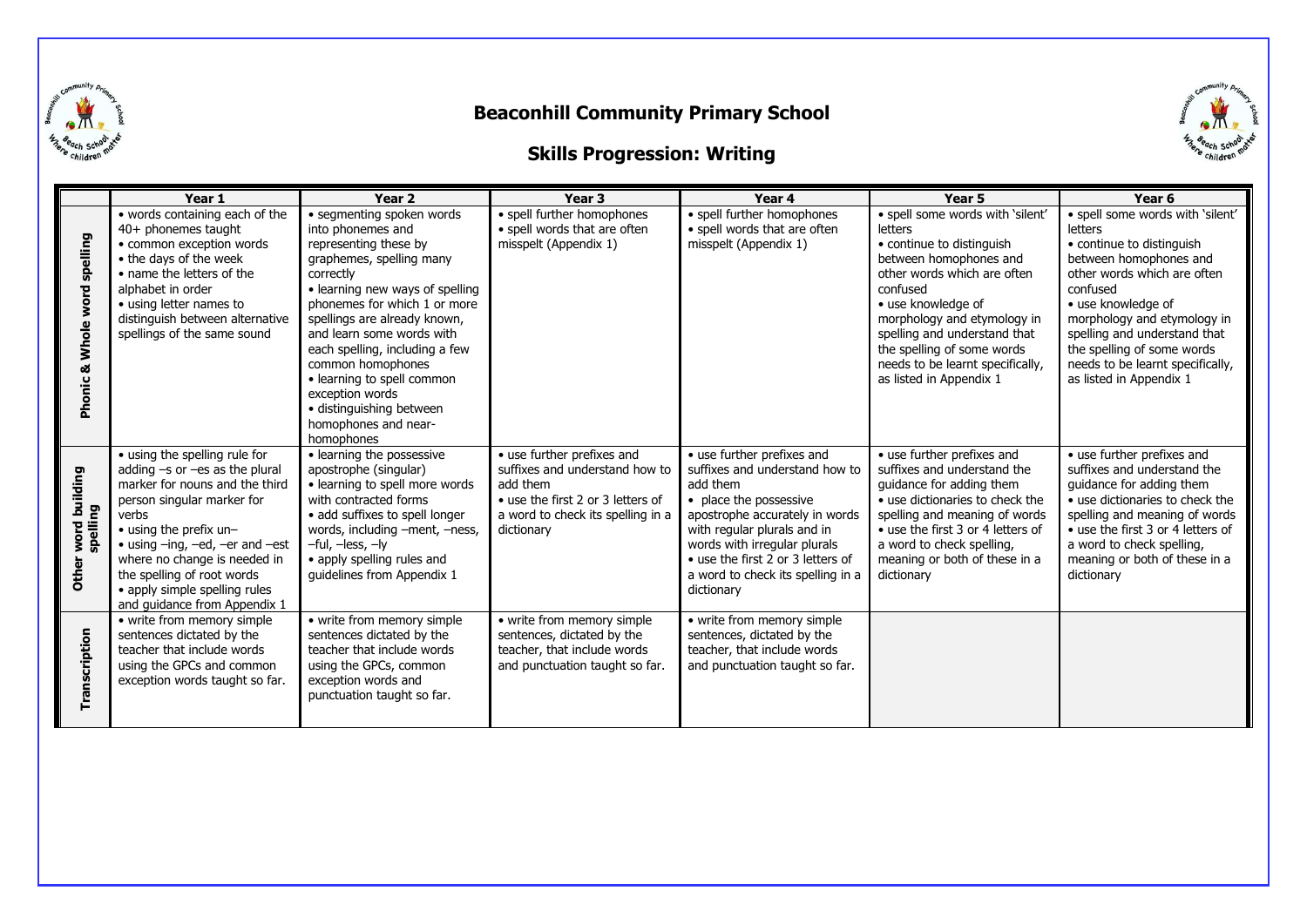| Handwriting                 | · sit correctly at a table,<br>holding a pencil comfortably<br>and correctly<br>· begin to form lower-case<br>letters in the correct direction,<br>starting and finishing in the<br>right place<br>• form capital letters<br>• form digits 0-9<br>• understand which letters<br>belong to which handwriting<br>'families' and to practise these | • form lower-case letters of the<br>correct size relative to one<br>another<br>• start using some of the<br>diagonal and horizontal strokes<br>needed to join letters and<br>understand which letters, when<br>adjacent to one another, are<br>best left unioined<br>• write capital letters and digits<br>of the correct size, orientation<br>and relationship to one another<br>and to lower-case letters<br>• use spacing between words<br>that reflects the size of the<br>letters. | • use the diagonal and<br>horizontal strokes that are<br>needed to join letters and<br>understand which letters, when<br>adjacent to one another, are<br>best left unjoined<br>• increase the legibility,<br>consistency and quality of their<br>handwriting | • use the diagonal and<br>horizontal strokes that are<br>needed to join letters and<br>understand which letters, when<br>adjacent to one another, are<br>best left unjoined<br>• increase the legibility,<br>consistency and quality of their<br>handwriting | • choosing which shape of a<br>letter to use when given<br>choices and deciding whether<br>or not to join specific letters<br>• choosing the writing<br>implement that is best suited<br>for a task                                                                                                                             | • choosing which shape of a<br>letter to use when given<br>choices and deciding whether<br>or not to join specific letters<br>• choosing the writing<br>implement that is best suited<br>for a task                                                                                                                             |
|-----------------------------|-------------------------------------------------------------------------------------------------------------------------------------------------------------------------------------------------------------------------------------------------------------------------------------------------------------------------------------------------|-----------------------------------------------------------------------------------------------------------------------------------------------------------------------------------------------------------------------------------------------------------------------------------------------------------------------------------------------------------------------------------------------------------------------------------------------------------------------------------------|--------------------------------------------------------------------------------------------------------------------------------------------------------------------------------------------------------------------------------------------------------------|--------------------------------------------------------------------------------------------------------------------------------------------------------------------------------------------------------------------------------------------------------------|---------------------------------------------------------------------------------------------------------------------------------------------------------------------------------------------------------------------------------------------------------------------------------------------------------------------------------|---------------------------------------------------------------------------------------------------------------------------------------------------------------------------------------------------------------------------------------------------------------------------------------------------------------------------------|
| <b>Contexts for Writing</b> |                                                                                                                                                                                                                                                                                                                                                 | • writing narratives about<br>personal experiences and those<br>of others (real and fictional)<br>• writing about real events<br>• writing poetry<br>• writing for different purposes                                                                                                                                                                                                                                                                                                   | · discussing writing similar to<br>that which they are planning to<br>write in order to understand<br>and learn from its structure,<br>vocabulary and grammar                                                                                                | · discussing writing similar to<br>that which they are planning to<br>write in order to understand<br>and learn from its structure,<br>vocabulary and grammar                                                                                                | • identifying the audience for<br>and purpose of the writing,<br>selecting the appropriate form<br>and using other similar writing<br>as models for their own<br>• in writing narratives,<br>considering how authors have<br>developed characters and<br>settings in what pupils have<br>read, listened to or seen<br>performed | • identifying the audience for<br>and purpose of the writing,<br>selecting the appropriate form<br>and using other similar writing<br>as models for their own<br>• in writing narratives,<br>considering how authors have<br>developed characters and<br>settings in what pupils have<br>read, listened to or seen<br>performed |
| Planning<br>Writing         | • saying out loud what they<br>are going to write about<br>• composing a sentence orally<br>before writing it                                                                                                                                                                                                                                   | • planning or saying out loud<br>what they are going to write<br>about                                                                                                                                                                                                                                                                                                                                                                                                                  | • discussing and recording<br>ideas<br>• composing and rehearsing<br>sentences orally (including<br>dialogue), progressively<br>building a varied and rich<br>vocabulary and an increasing<br>range of sentence structures                                   | • discussing and recording<br>ideas<br>• composing and rehearsing<br>sentences orally (including<br>dialogue), progressively<br>building a varied and rich<br>vocabulary and an increasing<br>range of sentence structures                                   | • noting and developing initial<br>ideas, drawing on reading and<br>research where necessary                                                                                                                                                                                                                                    | • noting and developing initial<br>ideas, drawing on reading and<br>research where necessary                                                                                                                                                                                                                                    |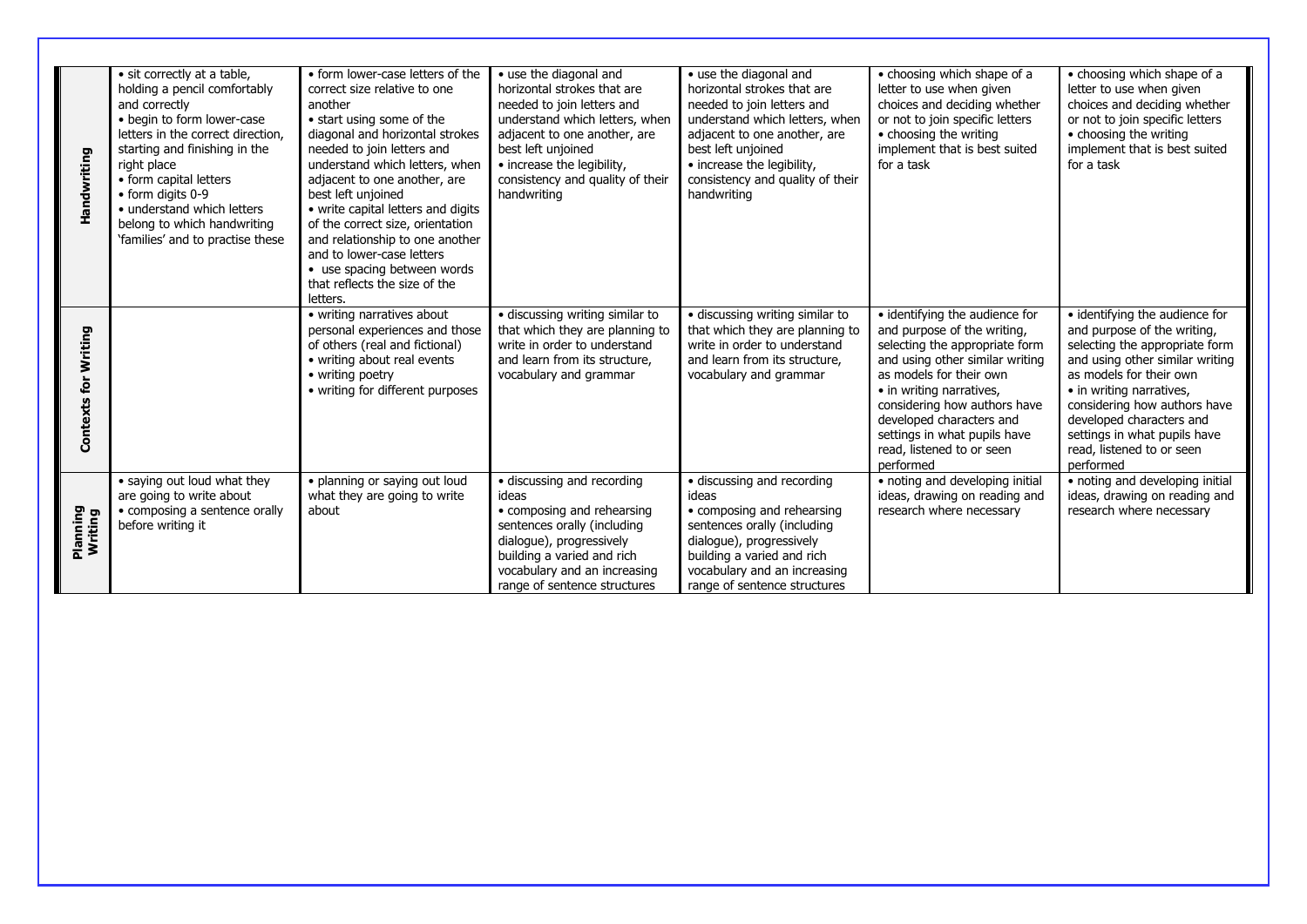|                       | • sequencing sentences to      | • writing down ideas and/or     | • organising paragraphs          | • organising paragraphs          | • selecting appropriate          | · selecting appropriate          |
|-----------------------|--------------------------------|---------------------------------|----------------------------------|----------------------------------|----------------------------------|----------------------------------|
|                       | form short narratives          | key words, including new        | around a theme                   | around a theme                   | grammar and vocabulary,          | grammar and vocabulary,          |
|                       | • re-reading what they have    | vocabularv                      | • in narratives, creating        | • in narratives, creating        | understanding how such           | understanding how such           |
|                       | written to check that it makes | • encapsulating what they       | settings, characters and plot    | settings, characters and plot    | choices can change and           | choices can change and           |
|                       | sense                          | want to say, sentence by        | • in non-narrative material,     | • in non-narrative material,     | enhance meaning                  | enhance meaning                  |
|                       |                                | sentence                        | using simple organisational      | using simple organisational      | • in narratives, describing      | • in narratives, describing      |
|                       |                                |                                 | devices (headings &              | devices                          | settings, characters and         | settings, characters and         |
|                       |                                |                                 | subheadings)                     |                                  | atmosphere and integrating       | atmosphere and integrating       |
|                       |                                |                                 |                                  |                                  | dialogue to convey character     | dialogue to convey character     |
|                       |                                |                                 |                                  |                                  | and advance the action           | and advance the action           |
|                       |                                |                                 |                                  |                                  | • précising longer passages      | • précising longer passages      |
| Drafting Writing      |                                |                                 |                                  |                                  | • using a wide range of devices  | • using a wide range of devices  |
|                       |                                |                                 |                                  |                                  | to build cohesion within and     | to build cohesion within and     |
|                       |                                |                                 |                                  |                                  | across paragraphs                | across paragraphs                |
|                       |                                |                                 |                                  |                                  | · using further organisational   | · using further organisational   |
|                       |                                |                                 |                                  |                                  | and presentational devices to    | and presentational devices to    |
|                       |                                |                                 |                                  |                                  | structure text and to quide the  | structure text and to quide the  |
|                       |                                |                                 |                                  |                                  | reader                           | reader                           |
|                       | · discuss what they have       | • evaluating their writing with | • assessing the effectiveness of | • assessing the effectiveness of | · assessing the effectiveness of | • assessing the effectiveness of |
|                       | written with the teacher or    | the teacher and other pupils    | their own and others' writing    | their own and others' writing    | their own and others' writing    | their own and others' writing    |
|                       | other pupils                   | • rereading to check that their | and suggesting improvements      | and suggesting improvements      | • proposing changes to           | • proposing changes to           |
|                       |                                | writing makes sense and that    | • proposing changes to           | • proposing changes to           | vocabulary, grammar and          | vocabulary, grammar and          |
|                       |                                | verbs to indicate time are used | grammar and vocabulary to        | grammar and vocabulary to        | punctuation to enhance effects   | punctuation to enhance effects   |
|                       |                                | correctly and consistently,     | improve consistency, including   | improve consistency, including   | and clarify meaning              | and clarify meaning              |
| Editing Writing       |                                | including verbs in the          | the accurate use of pronouns     | the accurate use of pronouns     | • ensuring the consistent and    | • ensuring the consistent and    |
|                       |                                | continuous form                 | in sentences                     | in sentences                     | correct use of tense             | correct use of tense             |
|                       |                                | • proofreading to check for     | • proofread for spelling and     | • proofread for spelling and     | throughout a piece of writing    | throughout a piece of writing    |
|                       |                                | errors in spelling, grammar and | punctuation errors               | punctuation errors               | · ensuring correct subject and   | · ensuring correct subject and   |
|                       |                                | punctuation                     |                                  |                                  | verb agreement when using        | verb agreement when using        |
|                       |                                |                                 |                                  |                                  | singular and plural,             | singular and plural,             |
|                       |                                |                                 |                                  |                                  | distinguishing between the       | distinguishing between the       |
|                       |                                |                                 |                                  |                                  | language of speech and writing   | language of speech and writing   |
|                       |                                |                                 |                                  |                                  | and choosing the appropriate     | and choosing the appropriate     |
|                       |                                |                                 |                                  |                                  | register                         | register                         |
|                       |                                |                                 |                                  |                                  | • proofread for spelling and     | • proofread for spelling and     |
|                       |                                |                                 |                                  |                                  | punctuation errors               | punctuation errors               |
|                       | • read their writing aloud     | • read aloud what they have     | • read their own writing aloud,  | • read their own writing aloud,  | • perform their own              | • perform their own              |
| Performing<br>Writing | clearly enough to be heard by  | written with appropriate        | to a group or the whole class,   | to a group or the whole class,   | compositions, using              | compositions, using              |
|                       | their peers and the teacher.   | intonation to make the          | using appropriate intonation     | using appropriate intonation     | appropriate intonation, volume,  | appropriate intonation, volume,  |
|                       |                                | meaning clear                   | and controlling the tone and     | and controlling the tone and     | and movement so that             | and movement so that             |
|                       |                                |                                 | volume so that the meaning is    | volume so that the meaning is    | meaning is clear.                | meaning is clear.                |
|                       |                                |                                 | clear.                           | clear.                           |                                  |                                  |